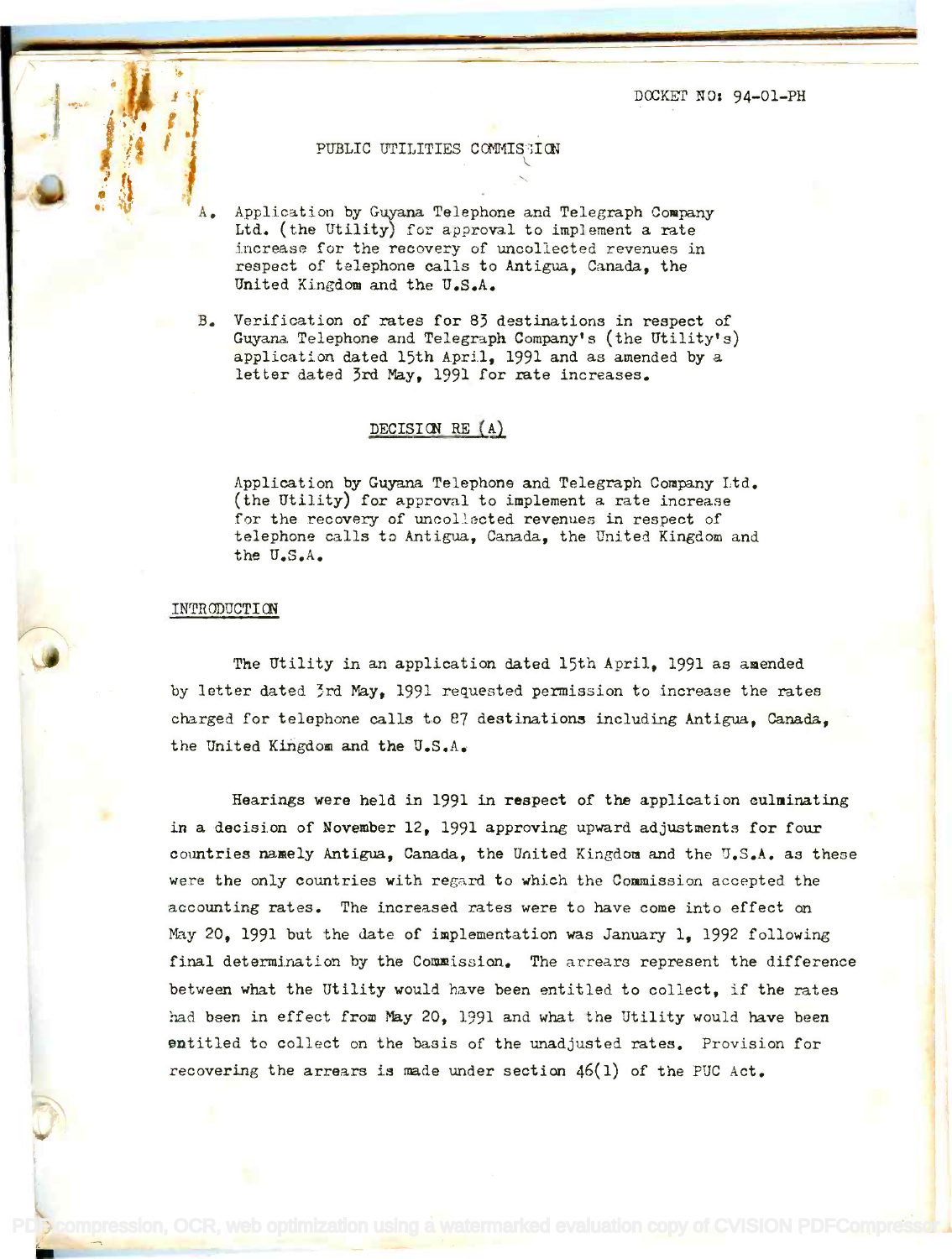On page 15 of its Supplemental Decision dated December 23, 1991 On page 15 of its Supplemental Decision dated December 23, 1991 the Public Utilities Commission set out the basis under which the quantum the Public Utilities Commission set out the basis under which the quantum of the arrears should be computed but action was not taken by the company of the arrears should be cOMputed but action was not taken by the company to satisfy. the Commission with regard to the correctness of the computation to satisfy the Commission with regard to the correctness of the computation of the quantum of arrears. The matter therefore fell into abeyance.

In a letter dated August 20, 1993, GT&T submitted proposals for recovery of the outstanding arrears. In order to resolve the matter a recovery of the outstanding arrears. In order to resolve the matter a hearing was held to fix temporary surcharges for telephone calls made to hearing was held to fix temporary surcharges for telephone calls made to the four countries, pending final determination by the Commission. the four countries, pending final determination by the Commission.

At the hearing held on December 15 to consider the matter it was At the hearing held an December 15 to consider the matter it was clear from the comments and responses that much work was yet to be done clear from the comments and responses that much work was yet to be done before the Commission could be in a position to make a final determination but that the information submitted by the Utility along with the comments and explanations by its representatives, as well as by the Commission's and explanations by its representatives, as well as by the Commission's Consultants provided a reasonable basis for establishing temporary surcharges. Consultants provided a reasonable basis for establishing temporary surcharges.

Accordingly temporary surcharges were approved as set out inter alia Accordingly temporary surcharges were approved as set out inter alia at column (iii) of Appendix 1 attached with effect from January 1, 1994 with at column (iii) of Appendix <sup>1</sup> attached with effect from January **1,** <sup>1994</sup> with the provision that the new rates could cease to have effect from such date as the Commission may decide and be replaced by the rates finally determined. the Commission may decide and be replaced by the rates finally determined.

In addition work on the computation of the quantum of arrears continued In addition work on the computation of the quantum of arrears continued with reports being submitted by the Consultants from time to time on the with reports being submitted by the Consultants from time to time on the status of their investigations. Eventually the stage was reached where it was status of their investigations. Eventually the stage was reached where it was determined by the Commission that reasonably adequate information had been determined by the Commission that reasonably adequate information had been supplied and that a hearing should be held to finalize the matter. supplied and that a hearing should be held to finalize the matter.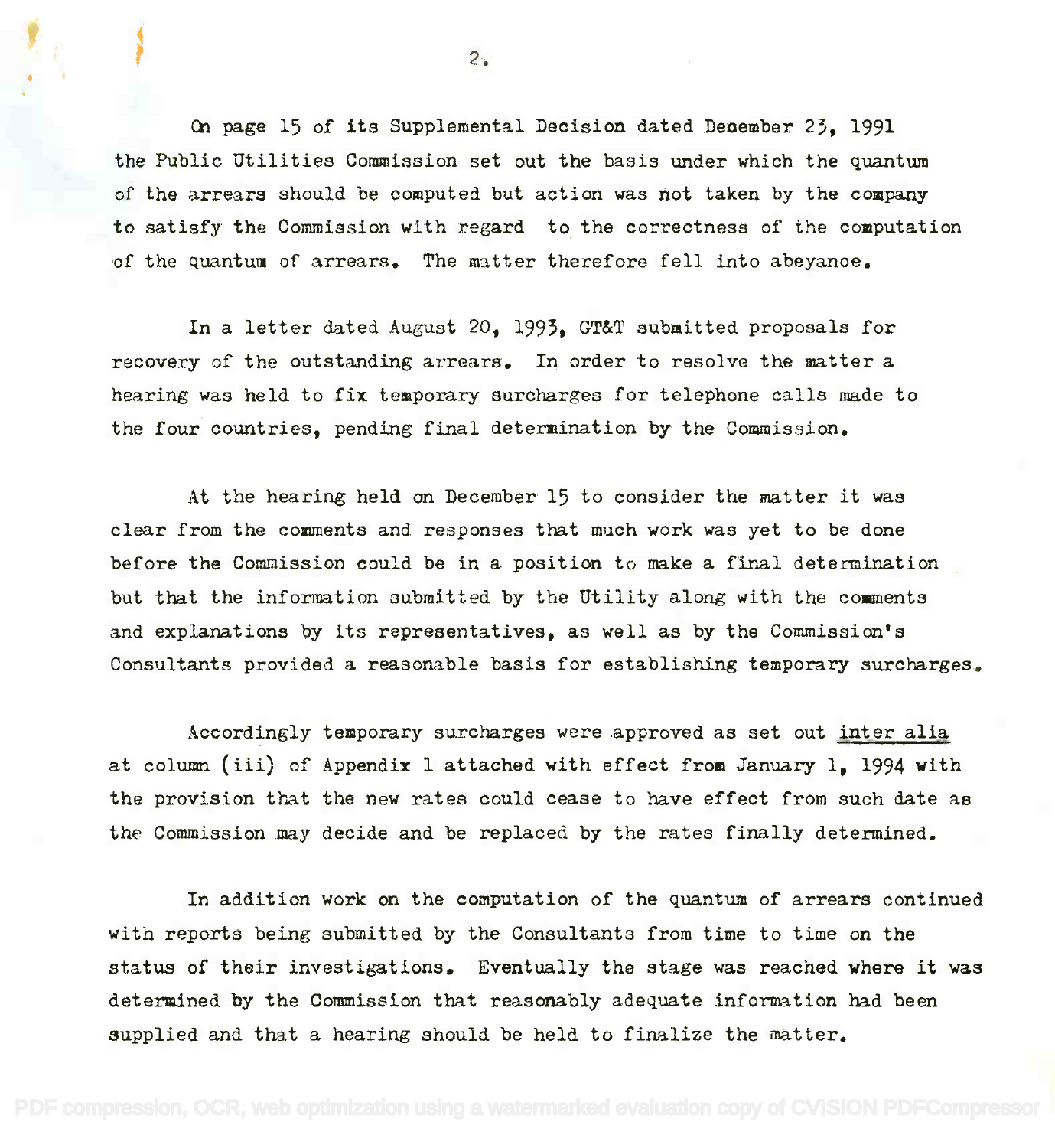#### HEARINGS

In keeping with a Notice of Public Hearing issued on 14th September, In keeping with a Notice of Public Hearing issued on 14th September, 1994 hearings were held on Tuesday 27th September and Thursday 29th September, 1994 at Bidco Training Centre, on Monday 10th October at the Georgetown Club 1994 at Bidco Training Centre, on Monday lOth OCtober at the Georgetown Club and Monday 24th October, 1994 at Bidco Training Centre. The purpose of this and Monday 24th OCtober, 1994 at Bidco Training Centre. The purpose of this section of the hearings was to determine the total amount in arrears to be  $\qquad \qquad \blacksquare$ recovered by the Utility and to fix the surcharges for telephone calls made recovered by the utility and to fix the surcharges for telephone calls made to the four countries. to the four countries.

#### PARTIES PRESENT

GT&T was represented by:

| Mr Clarence Hordatt     | $\sim$        | General Manager            |
|-------------------------|---------------|----------------------------|
| Mr Godfrey Statia       | win.          | Treasurer                  |
| Mr Joseph Sanders       | $\frac{1}{2}$ | Counsel                    |
| Mr Sonita Jagan         | $\bullet$     | Chief Financial Officer    |
| Mr Lawerence Fuccella - |               | Director, Special Projects |

Guyana Consumers' Advisory Bureau was represented by:

| Ms Eileen Cox    |                   | $-$ | Director |
|------------------|-------------------|-----|----------|
| Ms Sheila Holder |                   |     |          |
|                  | Mr Dennison Smith |     |          |

Mr Peter Britton, Counsel, was in attendance on behalf of the Public Mr Peter Britton, Counsel, was in attendance on behalf of **the** Publio Utilities Commission. utilitiee Commission.

#### EVIDENCE

The evidence considered at the hearings was as follows;

1. Report dated 10th May, 1991 by Lynch Associates Limited entitled 1. Report dated lOth May, 1991 by Lynch Associates Limited entitled "Report on the Computation of the Surcharges to recover the arrears "Report on the Computation of the Surcharges to recover the arrears of revenue for May 20 - December 31, 1991." of revenue for May 20 - December 31, 1991."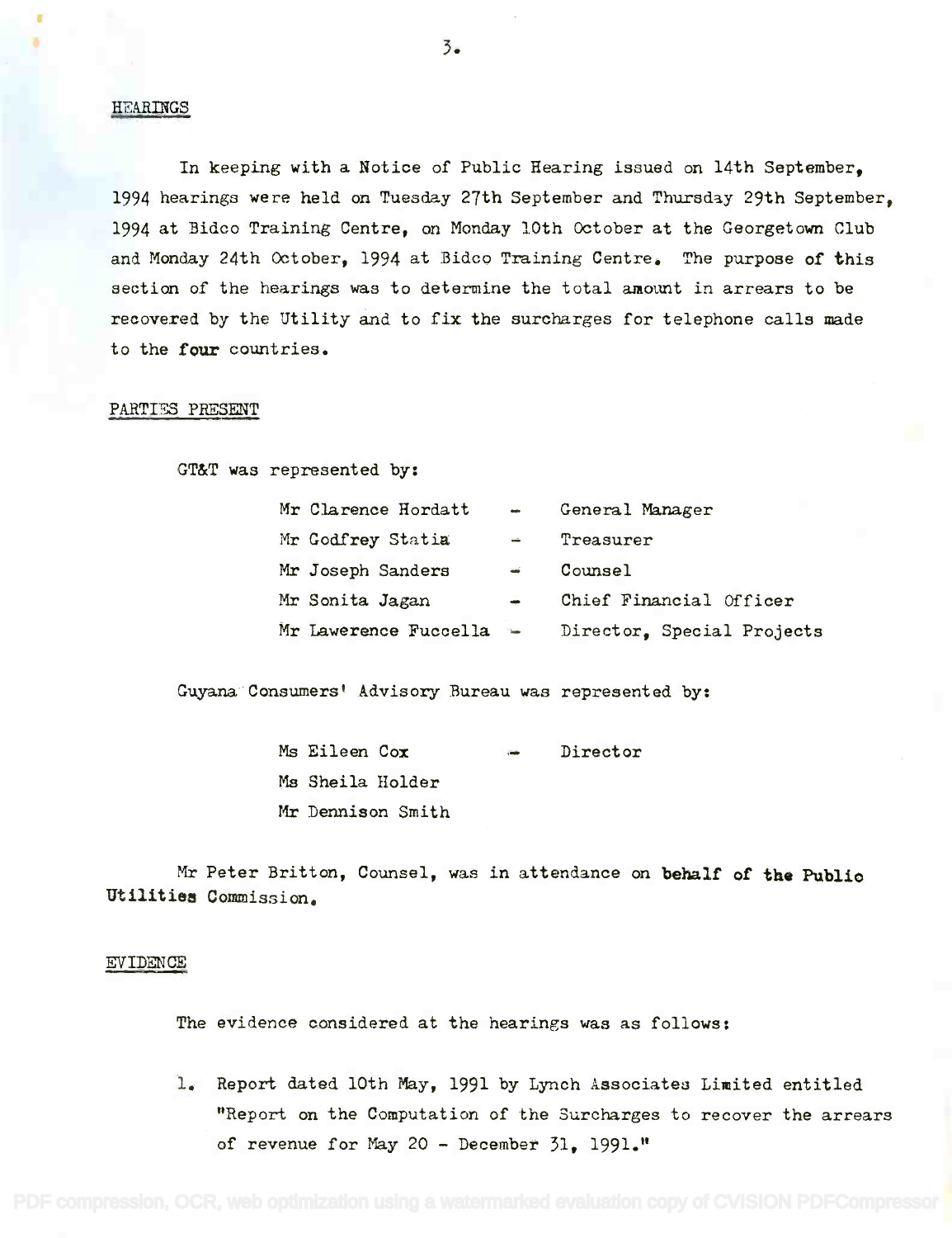- 2. Report dated May 20, 1994 by Lynch Associates Limited 2. Report dated May 20, 1994 by Lynch Associates Limited entitled "Technical Report - Verification of Billed entitled "Technical Report - Verification of Billed Minutes May 20 - December 31, 1991." Minutes May 20 - December 31, 1991."
- 3. Letters dated September 23 and September 28 from GT&T to 3. Letters dated September 23 and September 28 from GT&T to Mr Kenneth Naraine, Secretary, Public Utilities Commission Mr Kenneth Naraine, Secretary, Public Utilities Commission both entitled "Verification of arrears of revenue to be both entitled "Verification of arrears of revenue to be collected for the period May 20, 1991 to December 31, 1991 collected for the period May 20, 1991 to December 31, 1991 in respect of Antigua, Canada, the U.K and the U.S.A." in respect of Antigua, Canada, the U.K and the U.S.A."
- 4. Note dated October 9, 1994 by Lynch Associates Limited 4. Note dated October 9, 1994 by Lynch Associates Limited entitled "Review of unmatched minutes May - December, 1991." entitled "Review of unmatched minutes May - December, 1991."
- 5. Memorandum dated September 9, 1994 by the Consumers Advisory 5. Memorandum dated September 9, 1994 by the Consumers Advisory Bureau entitled "Submission on behalf of the Consumers Advisory Bureau entitled "Submission on behalf of the Conswners Advisory Bureau to the Public Utilities Commission." Bureau to the Public Utilities Commission."

With regard to the quantum of arrears there were two matters which needed With regard to the quantum of arrears there were two matters which needed resolution namely: resolution namely:

- a) the quantum of unmatched minutes and
- b) the quantum of GT&T's call minutes.

With regard to (a) the Consultants were of the view that because of With regard to (a) the Consultants were of the view that because of the procedures used by the company in 1991 there was some degree of double the procedures used by the company in 1991 there was some degree of double counting. counting.

It was further reported that because of a new billing system now in It was further reported that because of a new billing system now in place the amount of unmatched calls had been reduced to acceptable levels. place the amount of unmatched calls had been reduced to acceptable levels.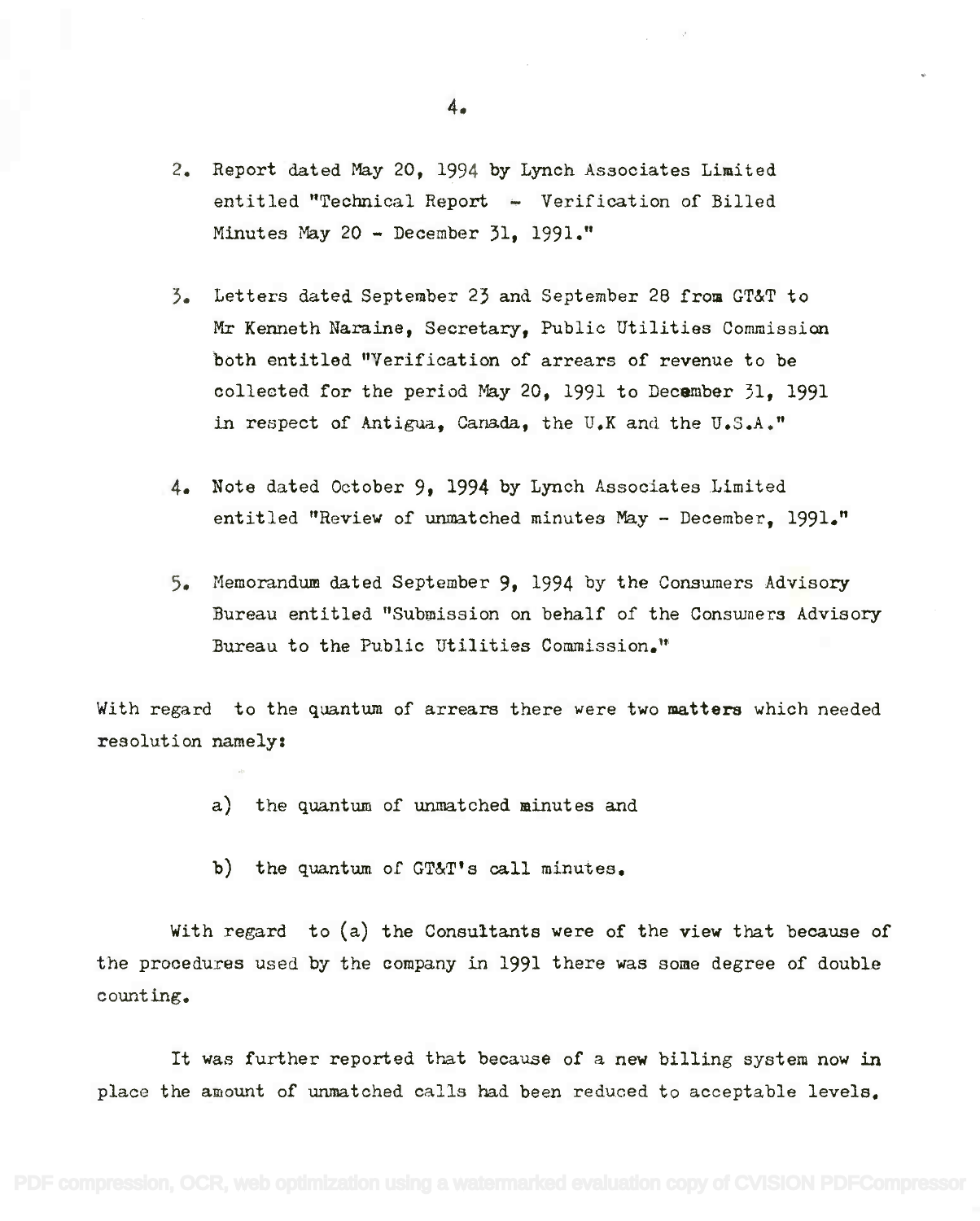The Utility disagreed with the Consultants' view that there was The Utility disagreed with the Consultants'view that there was double counting in 1991 but did not produce convincing arguments or evidence to the contrary. to the contrary.

With regard to (b) again the figures arrived at by the Consultants With regard to (b) again the figures arrived at by the Consultants did not agree with the Utility's figures. However the Utility stated that, did not agree with the Utility's figures. However the Utility stated that, notwithstanding this disagreement they were prepared to accept the Consultants' notwithstanding this disagreement they were prepared to accept the Consultants' figures. figures.

One other aspect of the matter touched on was whether the Utility's One other aspect of the matter touched on Was whether the Utility's call minutes should be included as part of the arrears of revenue, but the call minutes should be included as part of the arrears of revenue, but the Utility stated that they had no objection to the minutes being excluded once they were also excluded in the computation of the total arrears collected in they were also excluded in the computation of the total arrears collected in respect of payments made as well as from the minutes projected over the respect of payments made as well as from the minutes projected over the 30 months recovery period. 30 months recovery period.

In addition to the evidence directly dealt with by the Commission at In addition to the evidence directly dealt with by the Commission at the current hearings, the Utility, in keeping with the Commission's order the current hearings, the Utility, in keeping with the Commission's order dated November 12, 1991 and in accordance with letters from the Commission's dated November 12, 1991 and in accordance with letters from the Commission's Secretary dated February 21, 1992 and November 30, 1993 had submitted Secretary dated February 21, 1992 and November 30, 1993 had submitted information an the amount of arrears from its telephone customers for calls information on the amount of arrears from its telephone customers for calls made to the four countries as well as to actual revenues received for the made to the four countries as well as to actual revenues received for the period January 1992 to October 1993 and monthly revenue projections for the period January 1992 to OCtober 1993 and monthly revenue projections for the period January 1, 1994 to June 30, 1996. The submissions also included proposals for temporary surcharges to enable the Utility to recover the  $\qquad$ uncollected revenues over a period not less than 30 months. uncollected revenues over a period not less than 30 months.

The Commission engaged Lynch Associates as Consultants to carry out The Commission engaged Lynch Associates as Consultants to carry out in depth checks and analysis of all the information provided by GT&T and to report thereon. The reports of the Consultants, as indicated above were made available to the representatives of the Consumers and the Utility.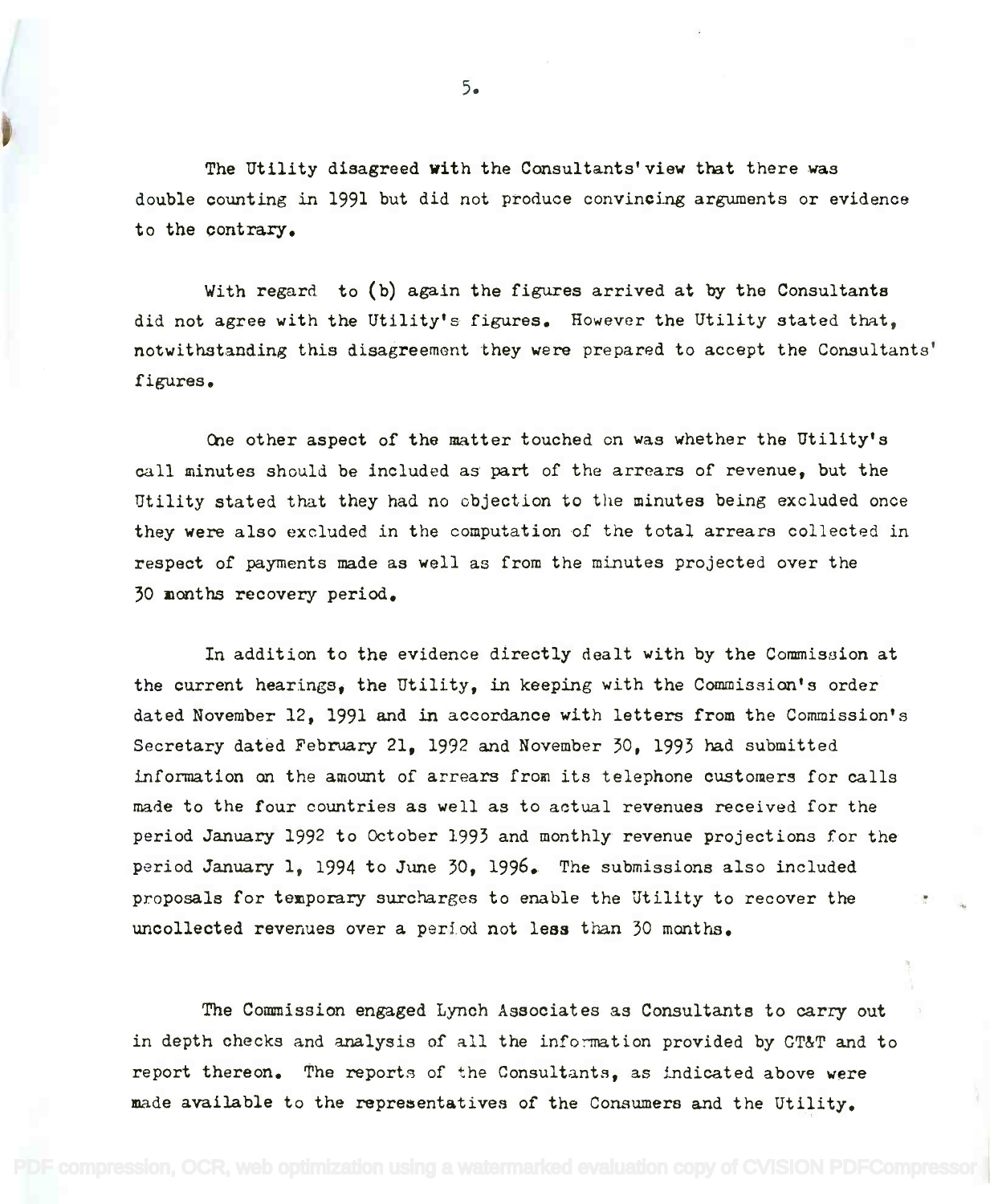The Commission carefully evaluated and considered the The Commission carefully evaluated and considered the information submitted by the Utility together with the information submitted by the Utility together with the comments and explanations by its representatives as well as the representations made by the Consumers Advisory Bureau the representations made by the Consumers Advisory Bureau both written and oral and the information and recommend-both written and oral and the information and recommendations of the Consultants as contained in their reports and ations of the Consultants as contained in their reports and oral evidence before the Commission. The Commission held that a reasonable basis had been provided by the foregoing that a reasonable basis had been provided by the foregoing for establishing the surcharges and decided that surcharges for establishing the surcharges and decided that surcharges as set out at Column II of Appendix I would be adequate for as set out at Column II of Appendix I would be adequate for the recovery of the outstanding arrears. As previously the recovery of the outstanding arrears. As previously stated the Commission had approved, with effect from 1st. January, 1994 temporary surcharges and as a result arrears January, 1994 temporary surcharges and as a result arrears adjusted by excluding amounts related to the Utility's call adjusted by excluding amounts related to the Util ity's call minutes amounting to \$87,668,785 had been recovered as at minutes amounting to \$87,668,785 had been recovered as at September, 1994. September, 1994.

Appendix 1(b) shows the four destinations, the total of Appendix 1(b) shows the four destinations, the total of uncollected revenues, the amount already recovered and the uncollected revenues, the amount already recovered and the balance to be recovered. balance to be recovered.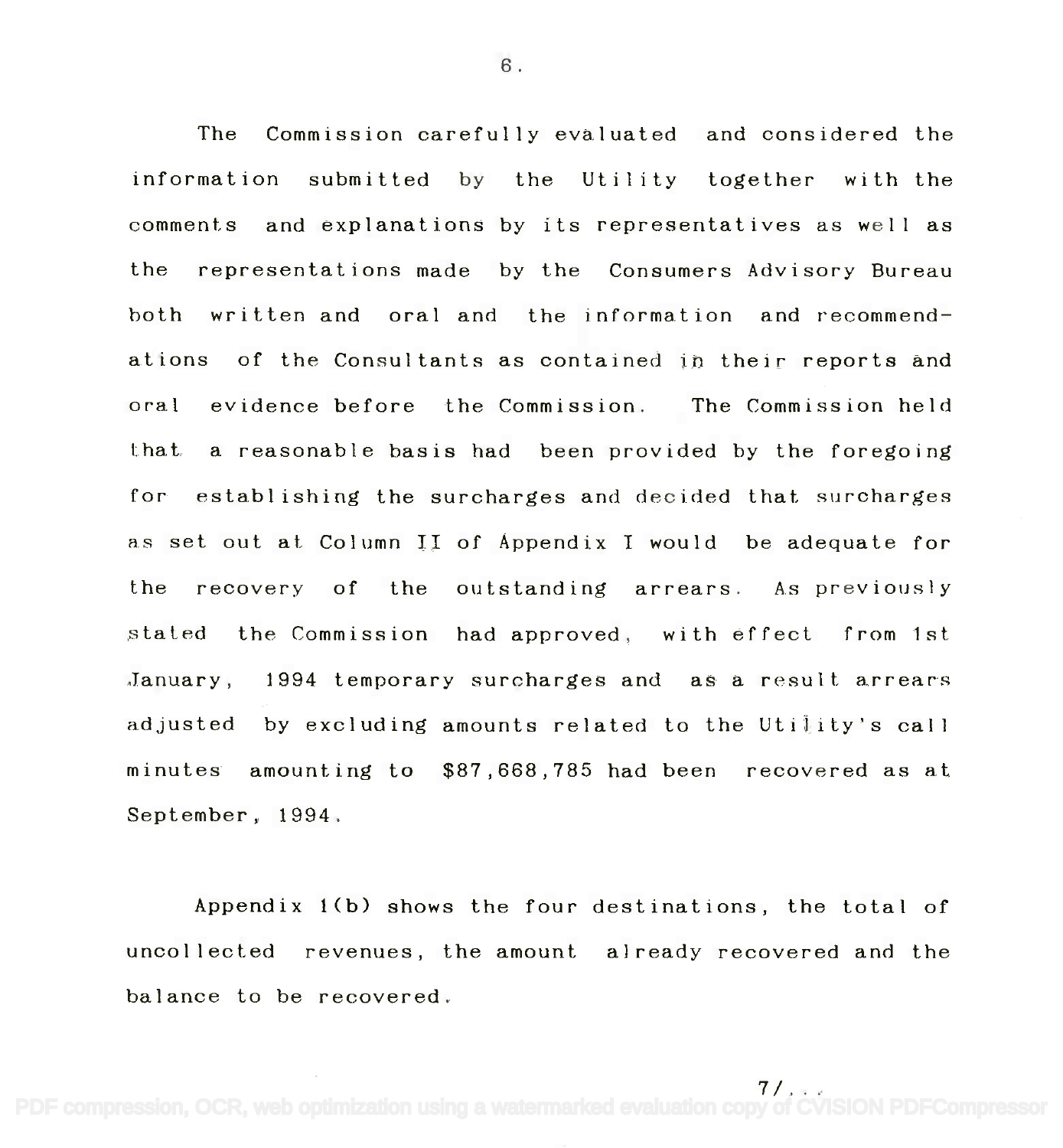The Commission in its initial decision dated 20th November, 1991 had agreed that the recovery would be made over a period of not less than thirty months. Accordingly over a period of not less than thirty months. Accordingly since nine full months have already elapsed the balance since nine full months have already elapsed the balance outstanding should be recovered by a date not earlier than outstanding should be recovered by a date not earl ier than June 30, 1996. June 30, 1996.

In arriving at these surcharges the projected traffic In arriving at these surcharges the projected traffic minutes for the remainder of the 30- month recovery period minutes for the remainder of the 30, month recovery period (October 1994 to June 1996) have been revised on the basis of the increased growth reflected in the actual traffic of the increased growth reflected in the actual traffic minutes for the period January to September 1994. minutes for the period January to September 1994.

The revised projection has resulted in the increased projected traffic minutes from 19,061,097 to 26,122,957 projected traffic minutes - from 19,061,097 to 26,122,957 as seen in Appendix 1(a). These projected traffic minutes as seen in Appendix l(a). These projected traffic minutes are used to calculate the revised surcharge as detailed in are used to calculate the revised surcharge as detailed jn Appendices 1(b) and (c) attached. Appendices l(b) and (c) attached.

Based on the above revised surcharges the new temporary Based on the above revised surcharges)the new temporary collection charges are shown in column (vi) of Appendix I. collection charges are shown in column (vi) of Appendix I. Due to a substantial reduction in the surcharges, the collection charges for Canada, U.K. and Antigua have gone

[PDF compression, OCR, web optimization using a watermarked evaluation copy of CVISION PDFCompressor](http://www.cvisiontech.com)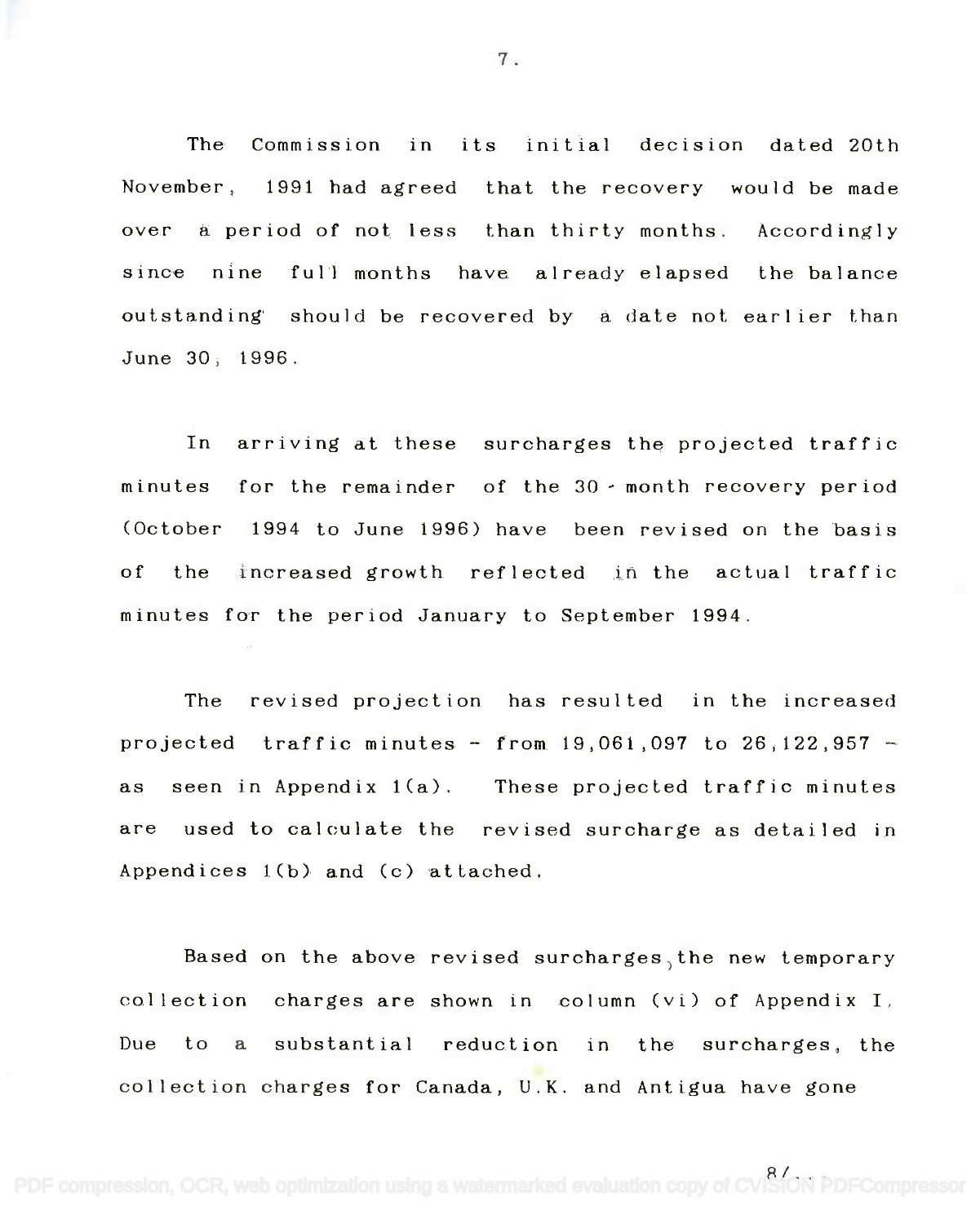down. The collection charge for U.S.A. has gone up down. The collection charge for U.S.A. marginally by 19 cents per minute. marginally by 19 cents per minute.

There is one remaining aspect of this matter which needs to be mentioned. During the hearing on December 15, 1993, representatives of GT&T had drawn attention to the  $\cal N$  fact that the conversion rate for the SDR, on the basis of which, the collection charges for Canada and the United which, the collection charges for Canada and the United Kingdom were adjusted, was not correct. The Commission Kingdom were adjusted, was not correct. The Commission agreed that the correct rate was US\$1.39256 to one SDR, and agreed that the correct rate was US\$1.39256 to one SDR, and not US\$1.27981 to one SDR, on which its earlier decision was not US\$1.27981 to one SDR, on which its earl ier decision was based. The collection charge for calls to the two countries based. The collection charge for calls to the two countries concerned were therefore adjusted accordingly, with effect concerned were therefore adjusted accordingly, with effect from May 20, 1991 to 31st December 1994 and this adjustment was reflected in the uncollected revenue in respect of calls was reflected in the uncollected revenue in respect of calls to the four countries. The temporary rate increases originally proposed by the utility were also adjusted to reflect the correction of the conversion rate of the SDR. Uncollected revenues in respect of the period 1st January Uncollected revenues in respect of the period 1st January 1992 to 31st December 1993 are still to be collected and the 1992 to 31st December 1993 are still to be collected and the Utility has stated that they propose to submit the relevant Utility has stated that they propose to submit the relevant information for computation of these arrears at the same information for computation of these arrears at the same Lime as information for the computation of the arrears for time as information for the computation of the arrears for the 83 countries is submitted. the 83 countries is submitted.

8.

 $9/$ . . .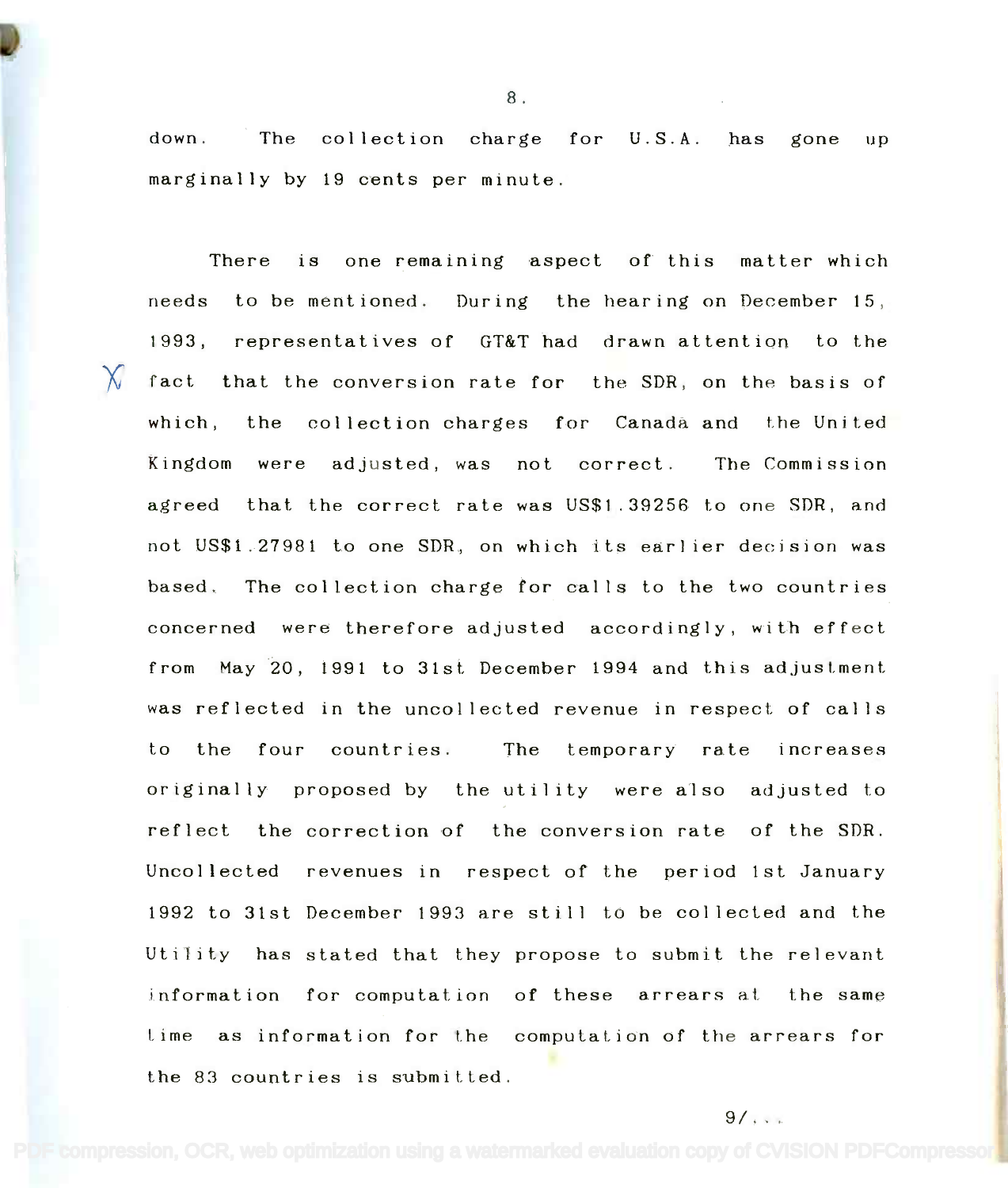#### ORDER

Accordingly, the Commission orders as follows:

- (a) The Utility is hereby authorised to implement, (a) The Utility is hereby authorised to implement, with effect from November 8, 1994, temporary with effect from November 8, 1994, temporary rate increases or surcharges in respect of rate increases or surcharges in respect of telephone calls to Antigua, Canada, the telephone calls to Antigua, Canada, the United Kingdom and the USA, as set out, in United Kingdom and the USA, as set out in Column (v) of Appendix I to enable it to Column (v) of Appendix I to enable it to finalize recovery of uncollected revenues, finalize recovery of uncollected revenues, consequent upon the implementation of rate consequent upon the implementation of rate adjustments, pursuant to the Commission's adjustments, pursuant to the Commission's Order, dated November 12, 1991. .Order, da ted November 12, 1991.
- (b) These temporary rate increases shall remain Cb) These temporary rate increases shall remain in effect for a period not earlier than in effect for a period not earlier than 30th June 1996 unless the Commission determines 30th June 1996 unless the Commission determines after periodic reviews that the rate of surcharge after periodic reviews that the rate of surcharge would result in full collection of uncollected would result in full collection of uncollected revenues before that date in which case the revenues before that date in which case the surcharges shall be reduced accordingly. The surcharges shall be reduced accordingly. The surcharges shall cease on the date being on or surcharges shall cease on the date being on or later than June 30, 1996 on which the total later than June 30, 1996 on which the total uncollected revenues of \$313,288,483.00 are uncollected revenues of \$313,288,483.00 are

10/... 10/ ...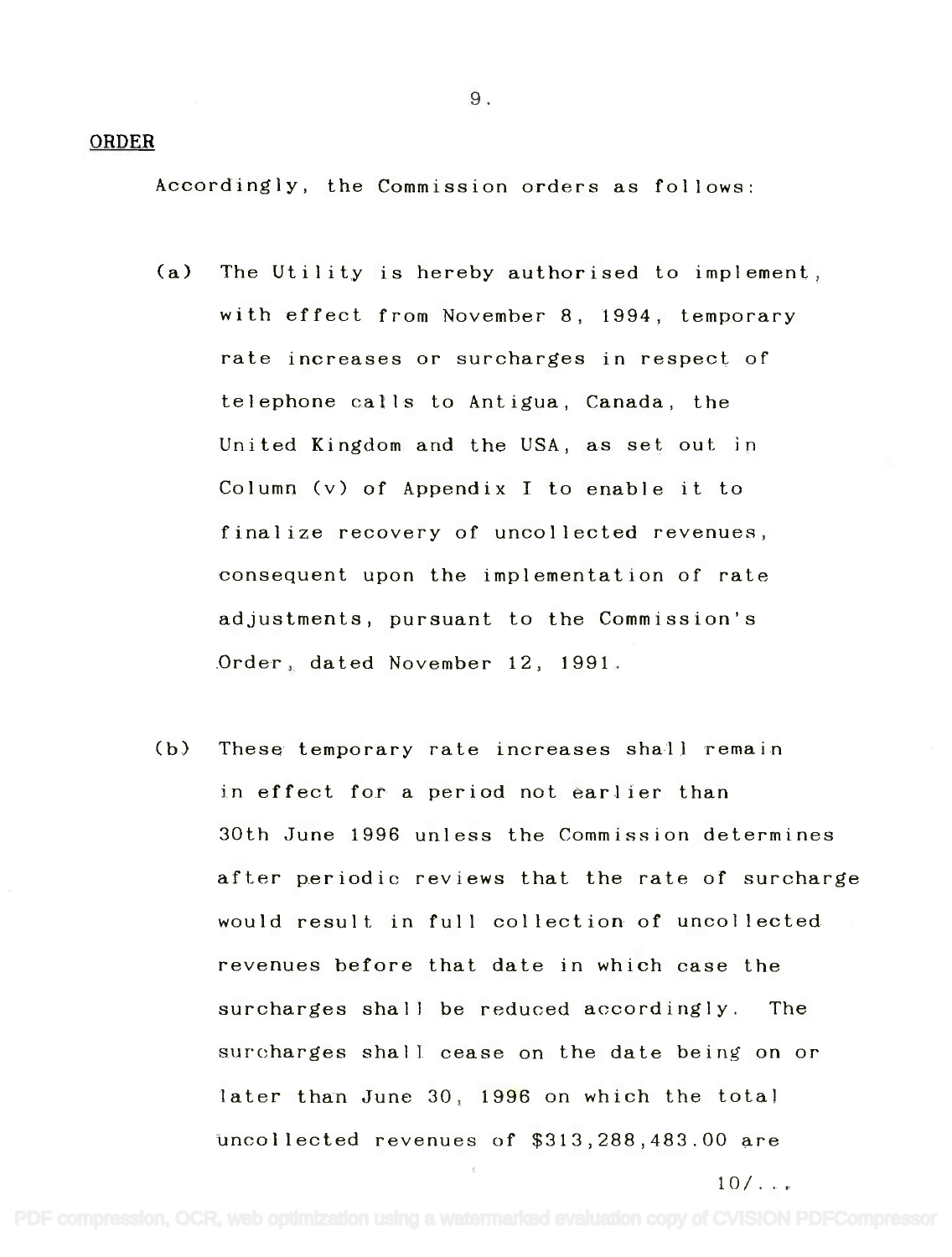collected and with effect from that date the collected and with effect from that date the Utility shall charge the rate as set out at Utility shall charge the rate as set out at column II of Appendix I $_\mathrm{s}$ i.e. the rate approved by the Commission without the added surcharge. by the Commission without the added surcharge.

- (c) The Utility shall publish an amended schedule of rates to give effect to the temporary rate of rates to give effect to the temporary rate increases. increases.
- (d) The Utility shall submit monthly reports to the (d) The Utility shall submit monthly reports to the Commission in the form set out at Appendix 2, Commission in the form set out at Appendix 2, furnishing, <u>inter alia</u>, information on the number of call minutes and the amount of arrears number of call minutes and the amount of arrears recovered for calls other than those made by the recovered for calls other than those made by the Utility during the reporting month and the Utility during the reporting month and the accumulated recoveries to the end of that month. accumulated recoveries to the end of that month. The reports shall be submitted no later than The reports shall be submitted no later than 15 days after the end of each month. 15 days after the end of each month.
- (e) The Utility shall maintain its records in such form as to enable it to effect refunds in cases form as to enable it to effect refunds 1n cases where subscribers cease to be customers or credit where subscribers cease to be customers or credit its customers in full, as the Commission may its customers in full, as the Commission may direct, in the unlikely event that the revenues direct, in the unlikely event that the revenues recovered during the period, in respect of any recovered during the period, in respect of any particular rate or country, exceed the uncollected particular rate or country, exceed the uncollected revenues due as herein determined by the revenues due as herein determined by the Commission. Commission.

 $11/...$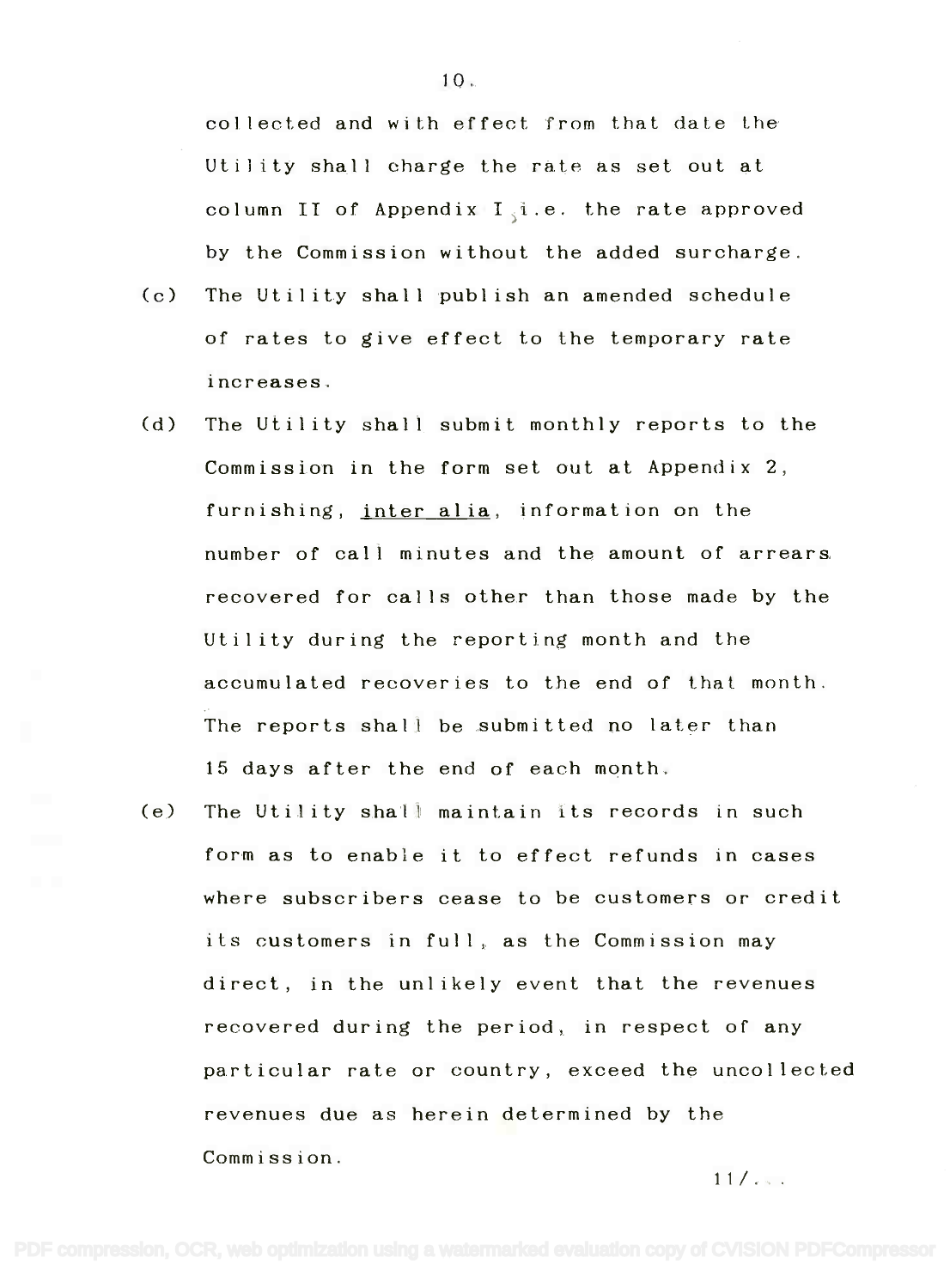#### DECISION RE B

 $11.$ 

Verification of rates for 83 destinations Verification of rates for 83 destinations in respect of Guyana Telephone & Telegraph in respect of Guyana Telephone & Telegraph Company Limited's (the Utility) application Company Limited's (the Utility) application dated 15th April 1991 as amended by a letter dated 15th April 1991 as amended by a letter dated 3rd May 1991 for rate increase. dated 3rd May 1991 for rate increase.

#### INTRODUCTION

As previously stated in the decision re Part A GT&T had requested permission to increase rates charged for telephone calls to 87 destinations, but after hearings held in 1991 approval had been granted for increases in respect of only four of these destinations. Increase for the 83 remaining destinations were denied.

The utility had submitted documentation, mainly copies of telexes and information gleaned from their files purporting to show the rates which were in force at the operative date, i.e. 30th September, 1990. However the Commission was not satisfied with the data evidencing the rates and decided that the rates claimed to be in force would only be accepted on the basis of the following:

#### $12/...$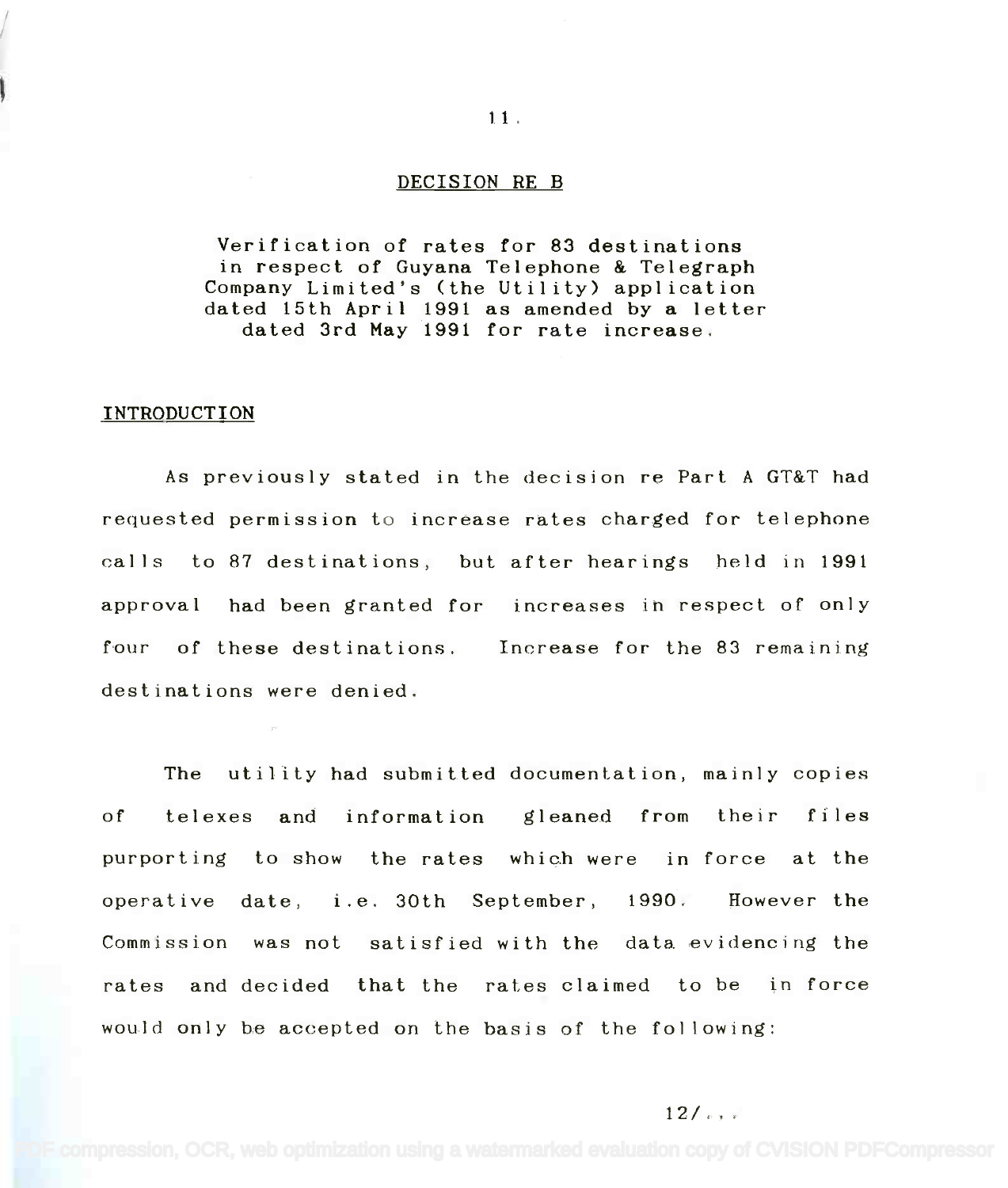The company shall present with the above "The company shall present with the above information original documentary evidence, information original documentary evidence, or such other evidence satisfactory to the or such other evidence satisfactory to the Commission to facilitate verification of the Commission to facilitate verification of the accounting rates. accounting rates.

In this regard, communication from a foreign In this regard, communication from a foreign correspondent confirming the current accounting correspondent confirming the current accounting rate for service terminating with the correspondent, or for service via that correspondent pondent, or for service via that correspondent any destination country with which the Company any destination country with which the Company has no direct correspondent relations, will he has no direct correspondent relations, will be accepted as satisfactory evidence. Faxed documents shall be followed by the original of documents shall be fol lowed by the original of of the communication. of the communication."

The Utility did not take action to comply with the request of the Commission and the matter fell into abeyance. request of the Commission and the matter fell into abeyance. The Utility apparently did not respond because they were of The Utility apparently did not respond because they were of the view and stated this in representations made to the  $13/100$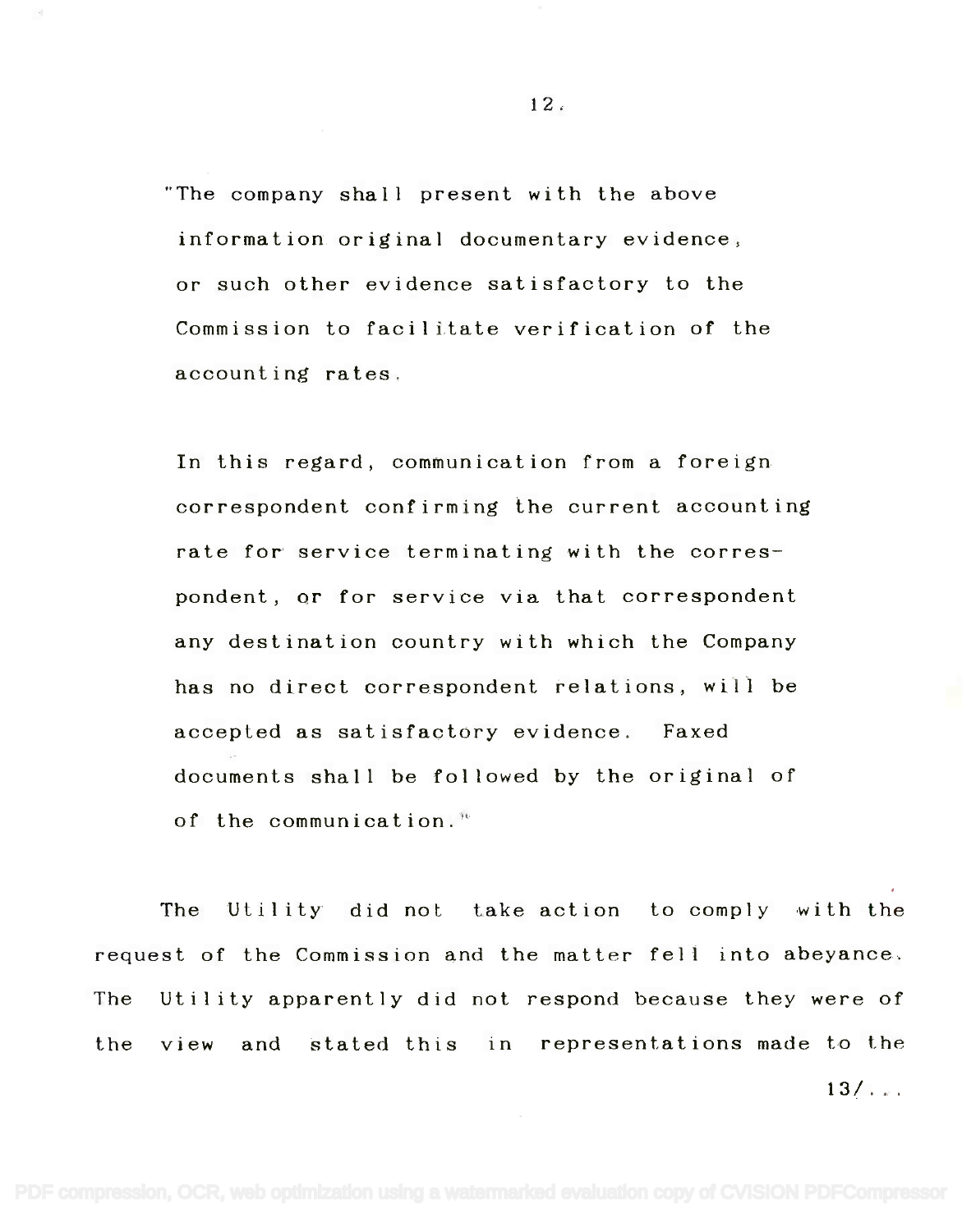Commission that the normal manner in the telecommunications Commission that the normal manner in the telecommunications industry of validating rates between administrations was by industry of validating rates between administrations was by means of exchange of telexes. means of exchange of telexes.

In a letter dated August 20, 1993 the Utility requested In a letter dated August 20, 1993 the Utility requested a review of the Commission's decision denying the rates and a reviewof the Commission's decision denying the rates and submitted additional information for the Commission's consideration.

A hearing was held on December 17, 1993 on the matter. A hearing was held on December 17, 1993 on the matter. In the decision on that hearing it was stated on page 3 that In the decision on that hearing it was stated on page 3 that one of the "major concerns of the Commission is to ensure one of the "major concerns of the Commission is to ensure that when the rates are finally approved the collection that when the rates are finally approved the collection charge and the accounting rates components therefrom which charge and "the accounting rates components therefrom which form the basis on which the increased rates are to be calculated were in force at 30th September, 1990 and that this is verifiable by acceptable, objective evidence."

the course of those hearings it was also observed that the accounting rates as at 30th September, observed that the 1990 had not been included in any of the documents supplied 1990 had not been included in any of the documents supplied in August and the Utility stated that no accounting rates in August and the Utility stated that no accounting rates would be found in the documentation supplied "at the exact would be found in the documentation supplied "at the exact date of September 1990. What you will find is that some of them are dated prior to 1990 and some are dated after 1990. $^{\circ\circ}$ During

14/... 14/ ...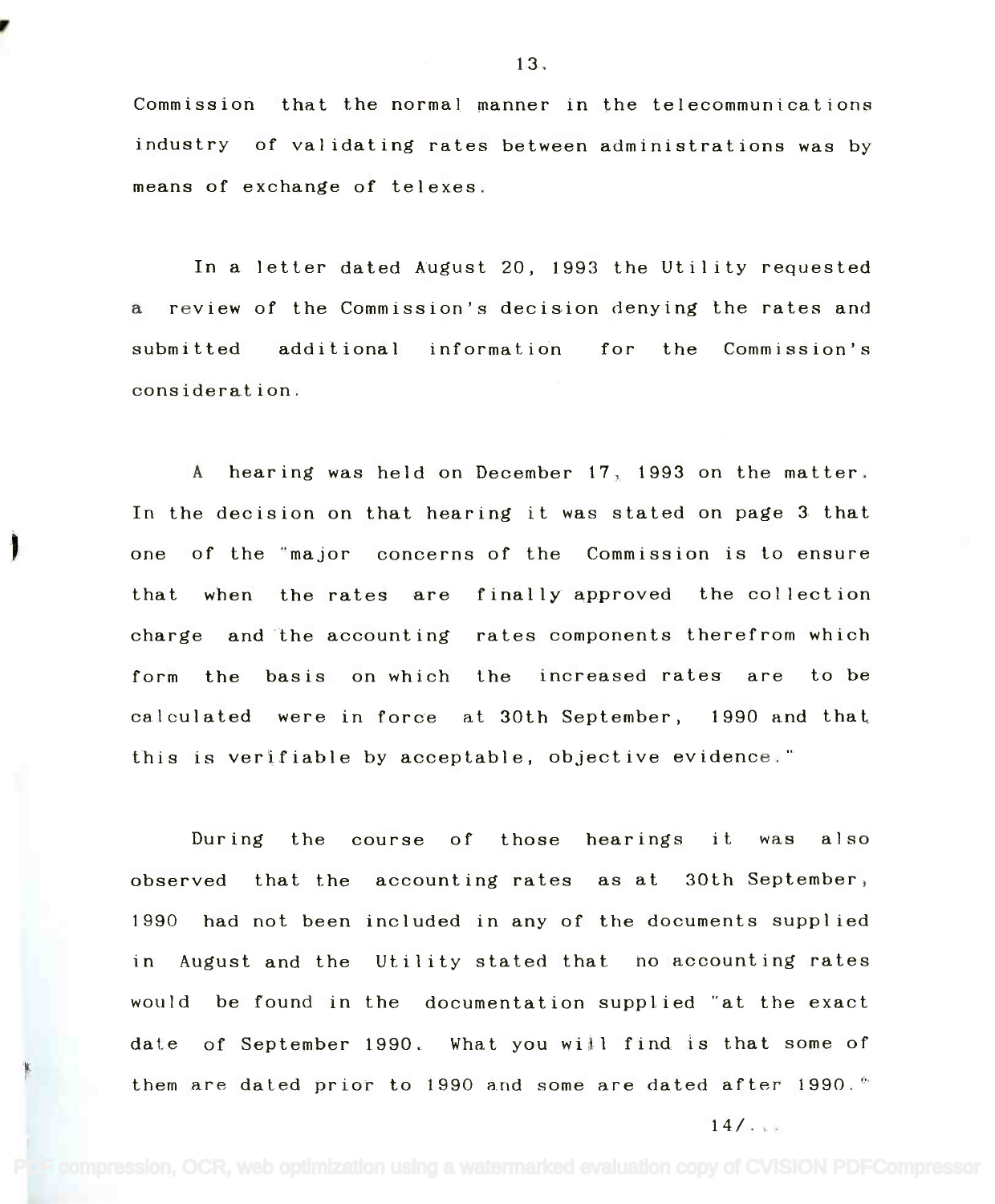Many discrepancies were also noted between the rates Many discrepancies were also noted between the rates submitted by the Utility to support their first application submitted by the Utility to support their first application in December 1991 and the rates in the schedules for the hearing held in 1993. hearing held in 1993.

Notwithstanding the position as set out above the Commission gave approval for temporary adjustments of the Commission gave approval for temporary adjustments of the collection charges for calls to foreign destinations in collection charges for cal Is to foreign destinations in respect of the 83 countries involved. This was on the understanding that more indepth work would be undertaken to finally verify the rates.

#### HEARINGS

In keeping with a Notice of Public Hearing issued on 14th December, 1994 hearings were held on Tuesday 27th September, and Thursday 29th September, 1994 at Bidco September, and Thursday 29th September, 1994 at Bidco Training Centre, Monday 10th October at the Georgetown Club Training Centre, Monday 10th October at the Georgetown Club and Monday 24th October, 1994 at Bidco Training Centre. The and Monday 24th October, 1994 at Bidco Training Centre. The purpose of this section of the hearings was to deal with purpose of this section of the hearings was to deal with verification of the 83 outstanding rates so that upward

15/... 15/ ...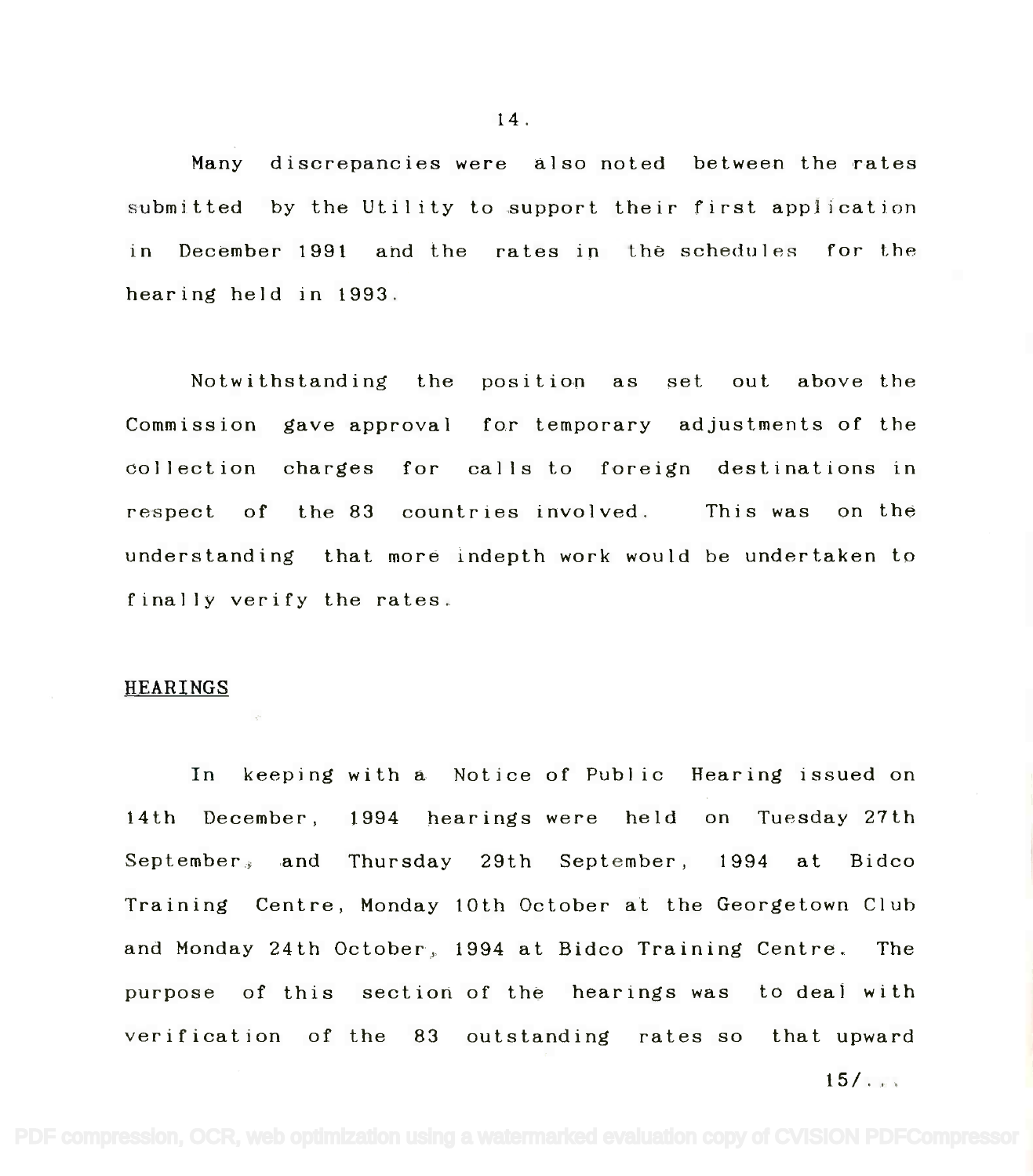adjustments of these rates could be approved in rspect of rates which had been verified. In addition, once the adjusted rates had been approved calculations would be made adjusted rates had been approved calculations would be made in respect of uncollected revenues during the period May in respect of uncollected revenues during the period May 20th 1991 to 7th November 1994 for rates now verified. 20th 1991 to 7th November 1994 for rates now verified.

 $\sim 100$ 

# PARTIES PRESENT

Guyana Telephone and Telegraph Company Limited was Guyana Telephone and Telegraph Company Limited was represented by: represented by:

| Mr Clarence Hordatt   |                          | General Manager         |
|-----------------------|--------------------------|-------------------------|
| Mr Godfrey Statia     |                          | Treasurer               |
| Ms Sonita Jagan       | $\overline{\phantom{a}}$ | Chief Financial Officer |
| Mr Lawerence Fuccella | Ţ                        | Director, Special       |
|                       |                          | Projects                |
| Mr Joseph Saunders    | وسيغ                     | Counsel                 |

Guyana Consumers Advisory Bureau was represented by:

| Ms Eileen Cox     | $\equiv$                 | Director |
|-------------------|--------------------------|----------|
| Ms Sheila Holder  | <b>START</b>             |          |
| Mr Dennison Smith | $\overline{\phantom{a}}$ |          |

Mr Peter Britton, Counsel, was in attendance on the Public **Mr** Peter Britton, Counsel, was Utilities Commission. Utilities Commission.

15.

 $16/...$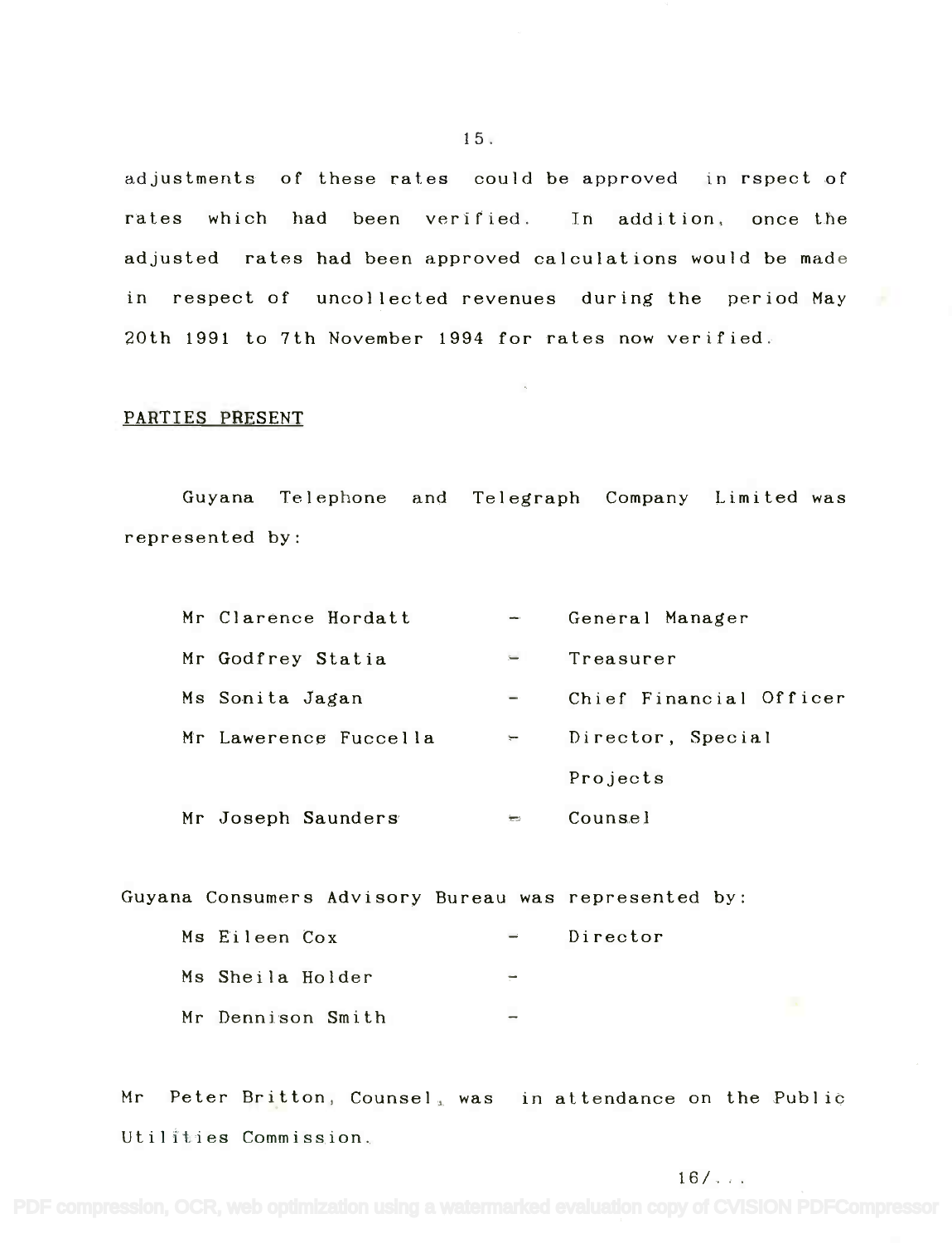#### EVIDENCE

The evidence considered at the Hearing was as follows:

- (a) Report dated 15th September 1994 by Lynch (a) Reportdated 15th September 1994 by Lynch Associates entitled "Report on the Confirmation Associates entitled"Report on the Confirmation of Accounting rates for destinations other than of Accounting rates for destinations other than Antigua, Canada, UK and USA. Antigua, Canada, UK and USA.
- (b) Report dated 24th September, 1994 entitled (b) Reportdated 24th September, 1994 entitled "Final report on the Confirmation of Accounting "Final report on the Confirmation of Accounting Rates for destinations other than Antigua, Rates for destinations other than Antigua, Canada, UK and USA by Lynch Associates Limited. Canada, UK and USA by Lynch Associates Limited.
- (c) Letters dated October 6 and October 18, 1994 (c) Letters dated October 6 and October 18, 1994 addressed to Mr Kenneth Naraine, Secretary, addressed to **Mr** Kenneth Naraine, Secretary, Public Utilities Commission by GT&T entitled Public Utilities Commissidn by GT&T entitled "Re Final report on the confirmation of "Re Final report on the confirmation of accounting rates for destinations other than accounting rates for destinations other than Antigua, Canada, UK and USA. Antigua, Canada, UK and USA.

#### FINDINGS

The evidence revealed that the following procedure was The evidence revealed that the following procedure was used by the Consultants: used by the Consultants:

17/...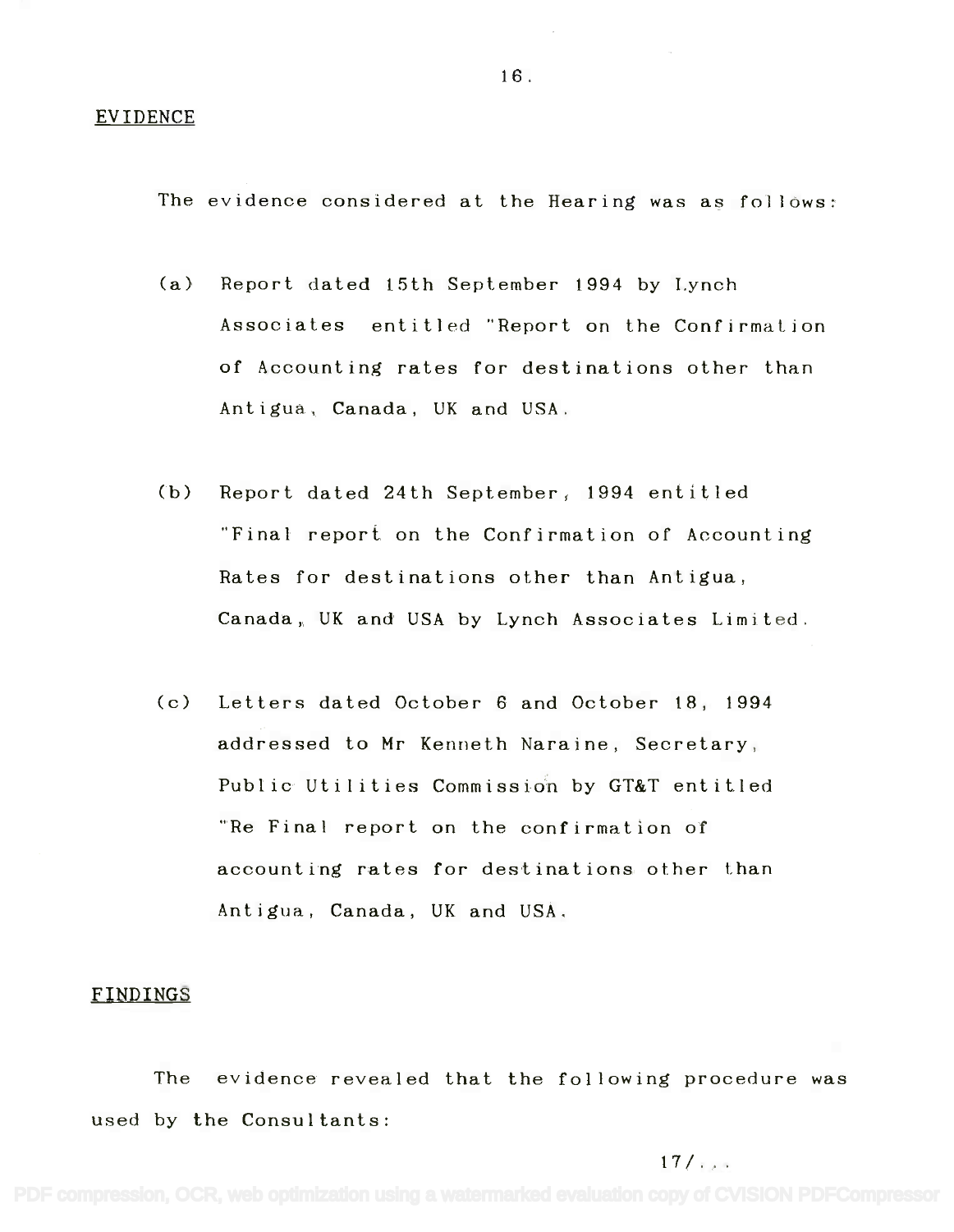- (a) Securing from the Company rates claimed by them (a) Securing from the Company rates claimed by them to be the rates in force which were then sent by to be the rates in force which were then sent by Consultants to the foreign administrations for Consultants to the foreign administrations for confirmation. confirmation.
- (b) On receipt of confirmation (confirmation was not (b) On receipt of confirmation (confirmation was not received from all the administrations) checking received from all the administrations) checking the confirmed rates against the Utility's the confirmed rates against the Utility's submissions of (i) 1.6 April, 1991, (ii) 20 August, submissions of (i) 16 April, 1991, (ii) 20 August, 1992 as well as (iii) the traffic and settlement 1992 as well as (iii) the traffic and settlement statements where available (in the absence of statements where available (in the absence of 1990 statements 1991 were used). 1990 statements 1991 were used).
- (c) Where the primary sources of verification (c) Where the primary sources of verification (i.e. confirmation by the Administration, the submission of 16 April<sub>(</sub> 1991 and traffic\ settlement statements) were inadequate secondary settlement statements) were inadequate secondary data e.g. other correspondence were used to data e.g. other correspondence were used to support the primary source. support the primary source.
- (d) Further, where traffic and settlement statements (d) Further, where traffic and settlement statements were used, the verification process was extended were used, the verification process was extended to determining whether the amounts claimed as to determining whether the amounts claimed as

PDF compression, OCR, web optimization using a watermarked evaluation 8xpy of CVISION PDFCompressor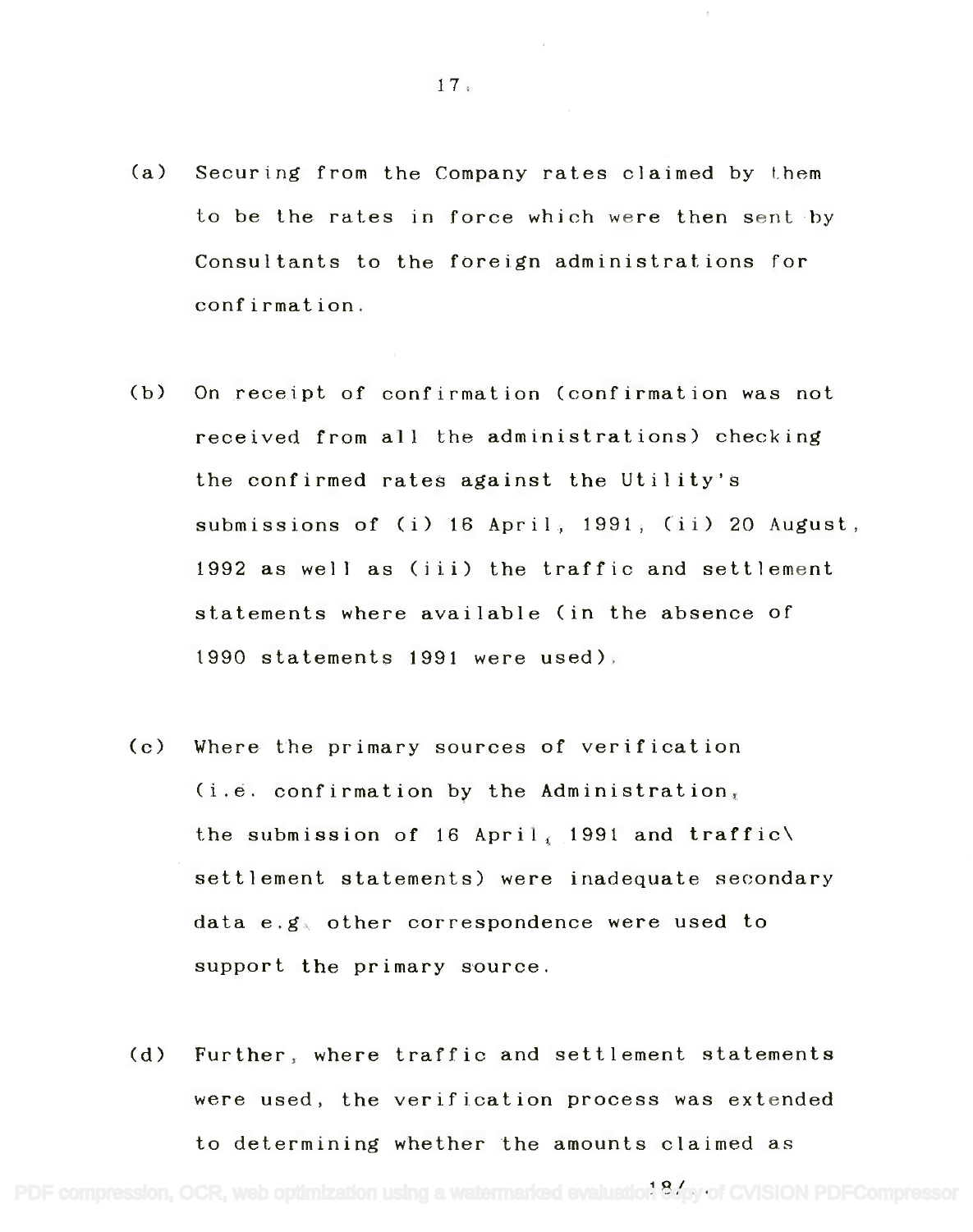due in the settlement statements were agreed and due in the settlement statements were agreed and settled by the parties. settled by the parties.

The Consultants reported major constraints in the The Consultants reported major constraints in the verification of the accounting rates on pages 3-4 of their verification of the accounting rates on pages 3-4 of their report dated 24th September, 1994 entitled "Final report on report dated 24th September, 1994 entitled "Final report on the Confirmation of Accounting Rates for destinations other the Confirmation of Accounting Rates for destinations other than Antigua, Canada, UK and USA which are set out below: than Antigua, Canada, UK and USA which are set out below:

# "4. MAJOR CONSTRAINTS TO VERIFICATION OF RATES These are detailed under each of the adminis-These are detailed under each of the administrations in Sections <sup>1</sup> to 8 below but are trations in Sections 1 to 8 below but are summarised hereunder. summarised hereunder.

- 4.1 Inadequate documentary evidence to support the 4.1 Inadequate documentary evidence to support the accounting rates submitted by GT&T in (i) accounting rates submitted by GT&T in (i) Appendix <sup>1</sup> (ii) Schedule A and (iii) the request Appendix 1 (ii) Schedule A and (iii) the request for the confirmation of the accounting rates. for the confirmation of the accounting rates.
- 4.2 The non confirmation of rates by Teleglobe 4.2 The non confirmation of rates by Teleglobe and AT&T. and AT&T.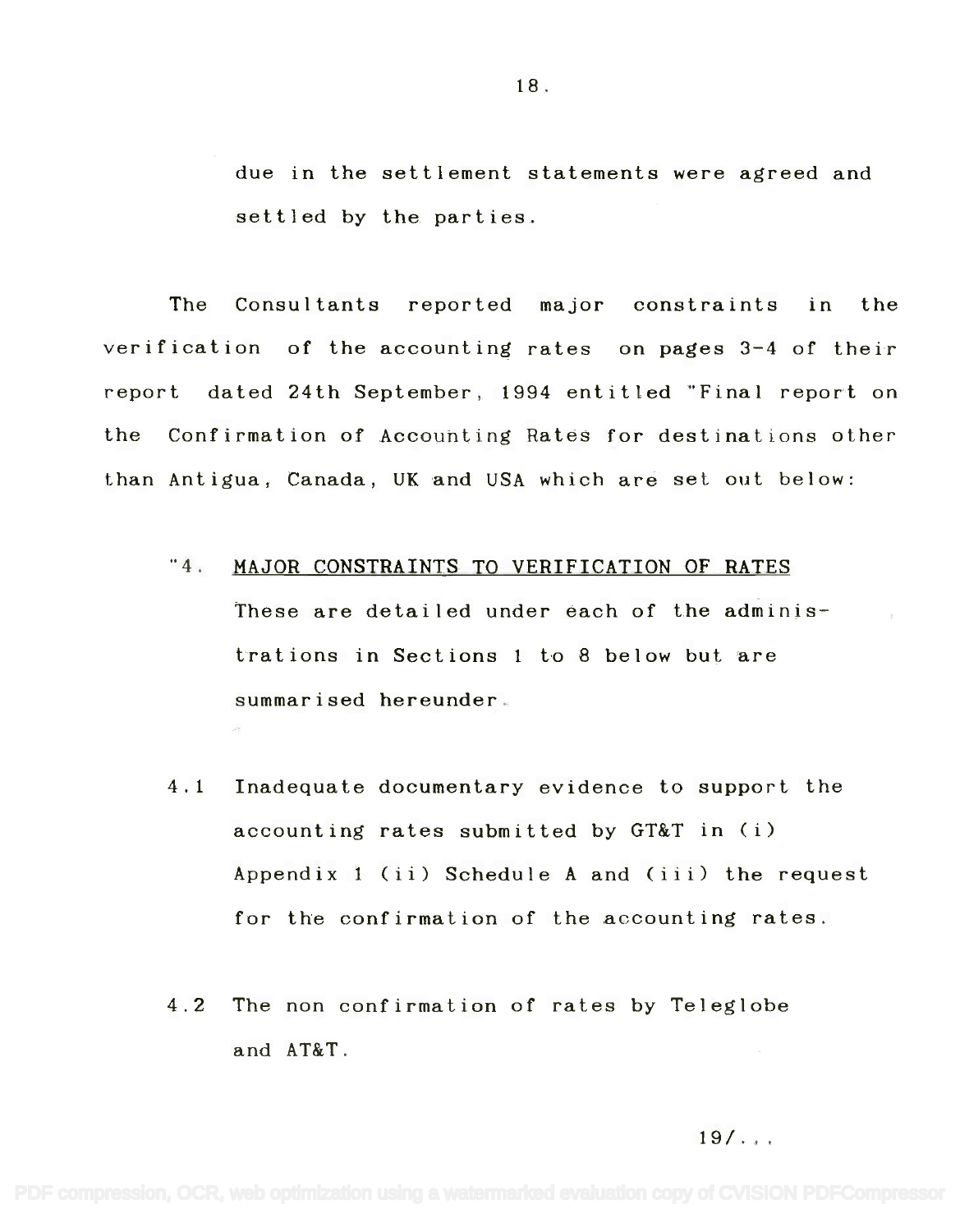- 4.3 The non submission by GT&T of traffic and 4.3 The non submission by GT&T of traffic and settlement statements for the year 1990. settlement statements for the year 1990.
- 4.4 The inaccurate preparation of traffic and 4.4 The inaccurate preparation of traffic and settlement statements for 1991 giving rise to settlement statements for 1991 giving rise to inconsistency in accounting rates applied,  $``$

results of the detailed verification process used by the Consultant indicated serious errors in the documentation of rates. In some instances rates confirmed by a foreign administration were subsequently proven to he by a foreign administration were subsequently proven to be incorrect in that they were changed in the traffic incorrect in that they were changed in the traffic statement. In some cases a rate agreed in the traffic statement. In some cases a rate agreed in the traffic was subsequently changed in the settlement statement. statement. The the statement

In the final result of the verification of the 83 rates In the final result of the verification of the 83 rates submitted by the Utility, starting with the submission of 16 submitted by the Utility, starting with the submission of 16 April, 1991, only 12 rates were proven accurate. The accuracy of the rates however improved with each new submission viz. in the submission of 20 August, 1992, 52 rates inclusive of eleven (11) of the earlier 12 were accurate, In the submission for confirmation by the eight

 $20/$  ...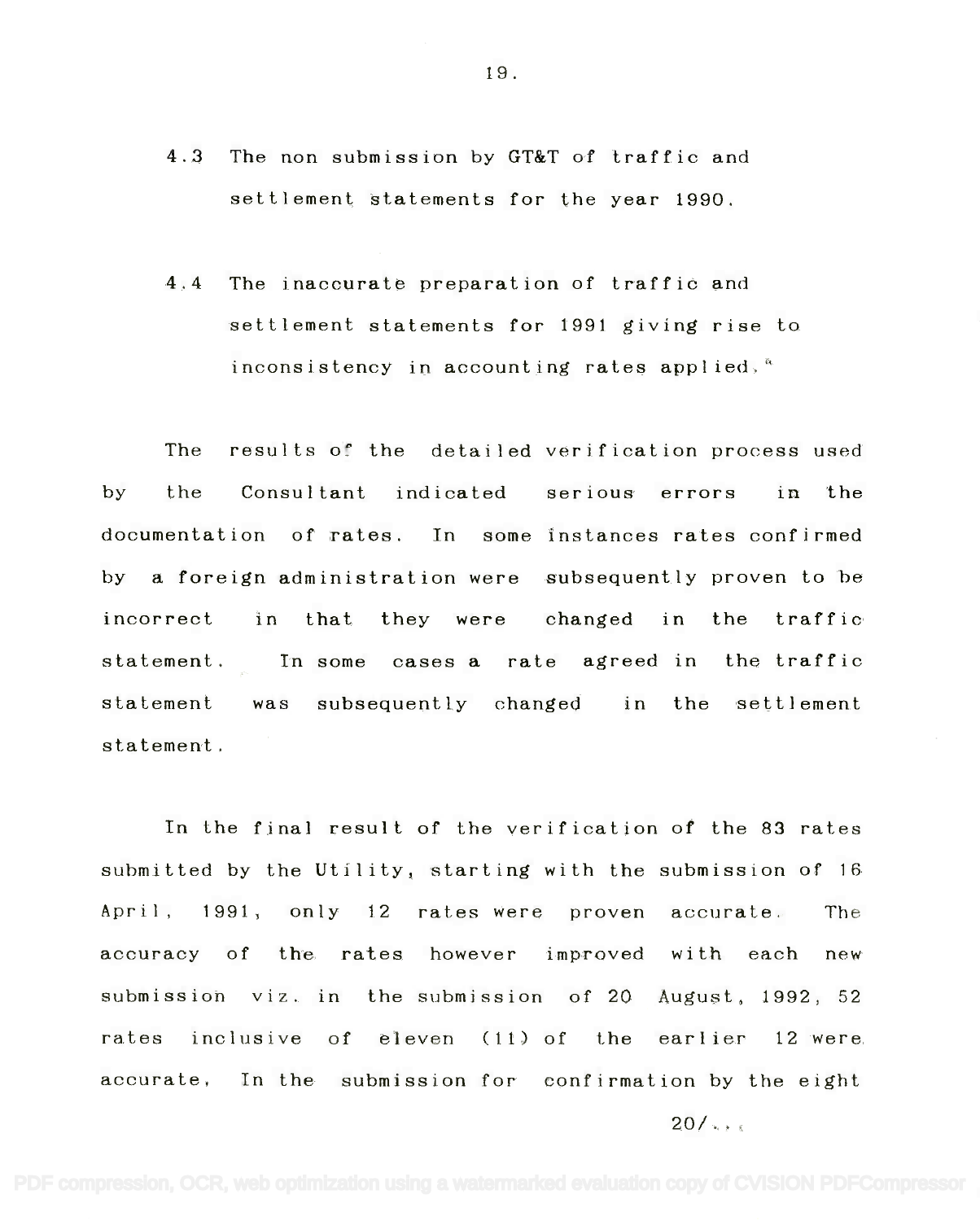(8) administrations, 50 rates were accurate but confirmations were only received from six administrations. Subsequently, 65 rates were confirmed and verified out of these submissions. The rates-for-an additional 10 though not confirmed by the administrations, were verified by not confirmed by the recourse to the traffic and settlement statements, the remaining eight (8) rates are unverified. Two had to be Two had to be resolved by way of consensus between the Utility and the Consultants. With regard to the remaining six rates, there was no agreement between the Utility and the Consultants but was no agreement between the Utility and the Consultants but recommendations made by the Consultants for dealing with the recommendations made by the Consultants for dealing with the six rates were accepted by the Commission. six rates were accepted by the Commission.  $Subsequently$ , these submissions.

In summary the Consultants and the Utility have now reached agreement on 77 of the 83 rates and of these 77 agreed rates, 52 have proven to be higher than the rates agreed rates, 52 have proven to be higher initially claimed by the Utility. initially claimed by the Utility.

The six (6) remaining rates on which agreement was not The six (6) remaining rates on which agreement was not reached are Angola, Chile, Peru, Hawaii, Lebanon and Cuba. reached are Angola, Chile, Peru, Hawaii, Lebanon and Cuba.

The Commission held that the detailed checks and investigations of the Consultants as well as the comments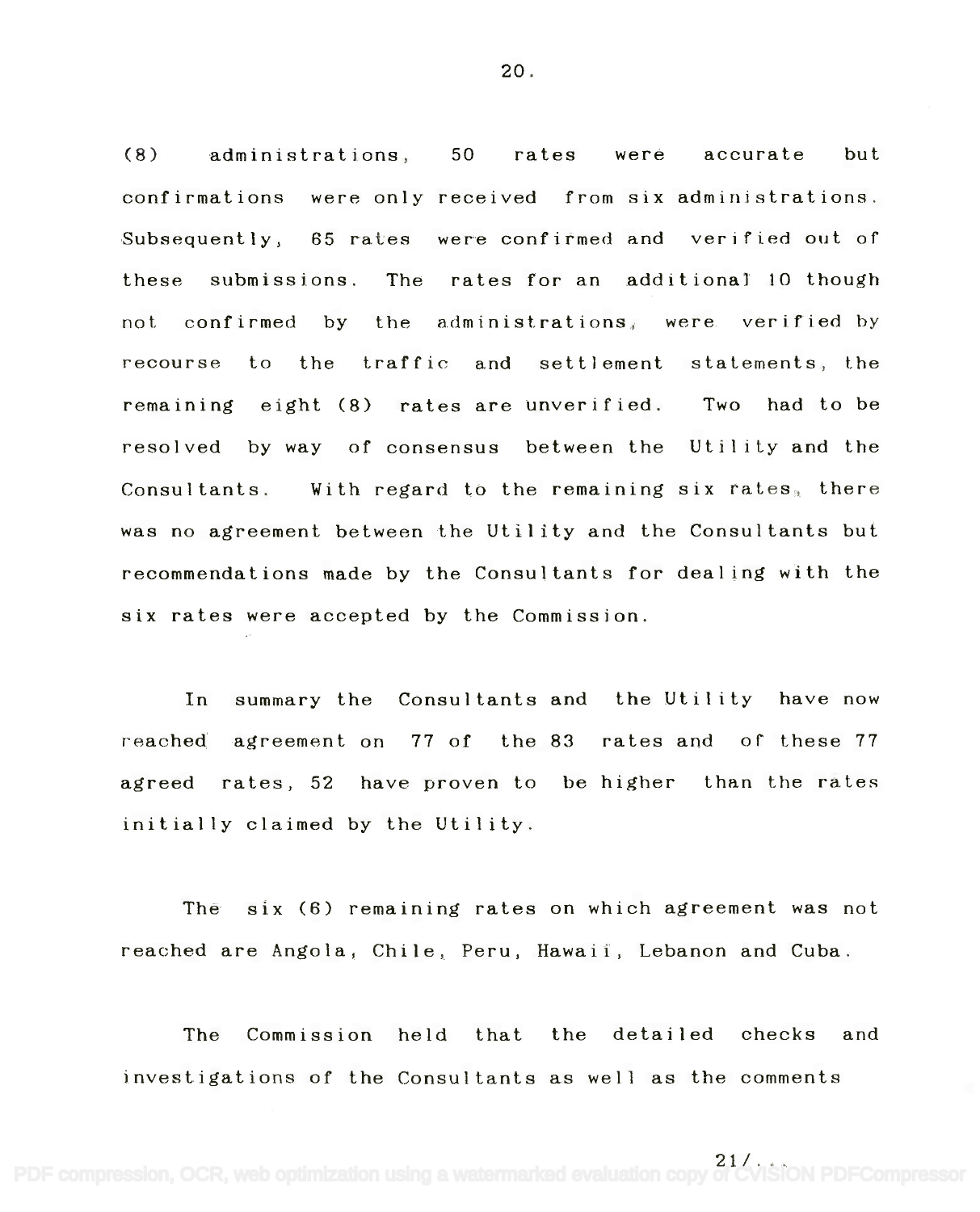and explanations of the representatives of the utility and and explanations of the representatives of the utility and the Consumers Advisor Bureau provide a reasonable basis for the Consumers Advisor Bureau provide a reasonable basis for arriving at a decision on the matter and accordingly decided arriving at a decision on the matter and accordingly decided to accept the recommendations of the Consultants with regard to accept the recommendations of the Consultants with regard to all 83 destinations. As already stated the Utility agreed with the Consultants with regard to 77 of these agreed with the Consultants with regard to 77 of these destinations. destinations.

#### ORDER

Tn consideration of the foregoing the Commission orders In consideration of the foregoing the Commission orders as follows:- as follows:-

- (1) The collection charges for telephone calls to (1) The collection charges for telephone calls to the countries listed in Appendix III to this the countries listed in Appendix III to this Order shall be as set out in that Appendix. Order shall be as set out in that Appendix.
- (2) The collection charges for all telephone calls (2) The collection charges for all telephone calls to all other foreign destinations and for telex to all other foreign destinations and for telex and telegram service to all foreign destinations and telegram service to all foreign destinations shall remain unchanged. shall remain unchanged.
- (3) The implementation of a temporary increase in the (3) The implementation of a temporary increase in the new rates for the recovery of the sum, determined new rates for the recovery of the sum, determined in accordance with Section 46(1) of the Public in accordance with Section 46(1) of the Pub1 ic

22/... 22/ ...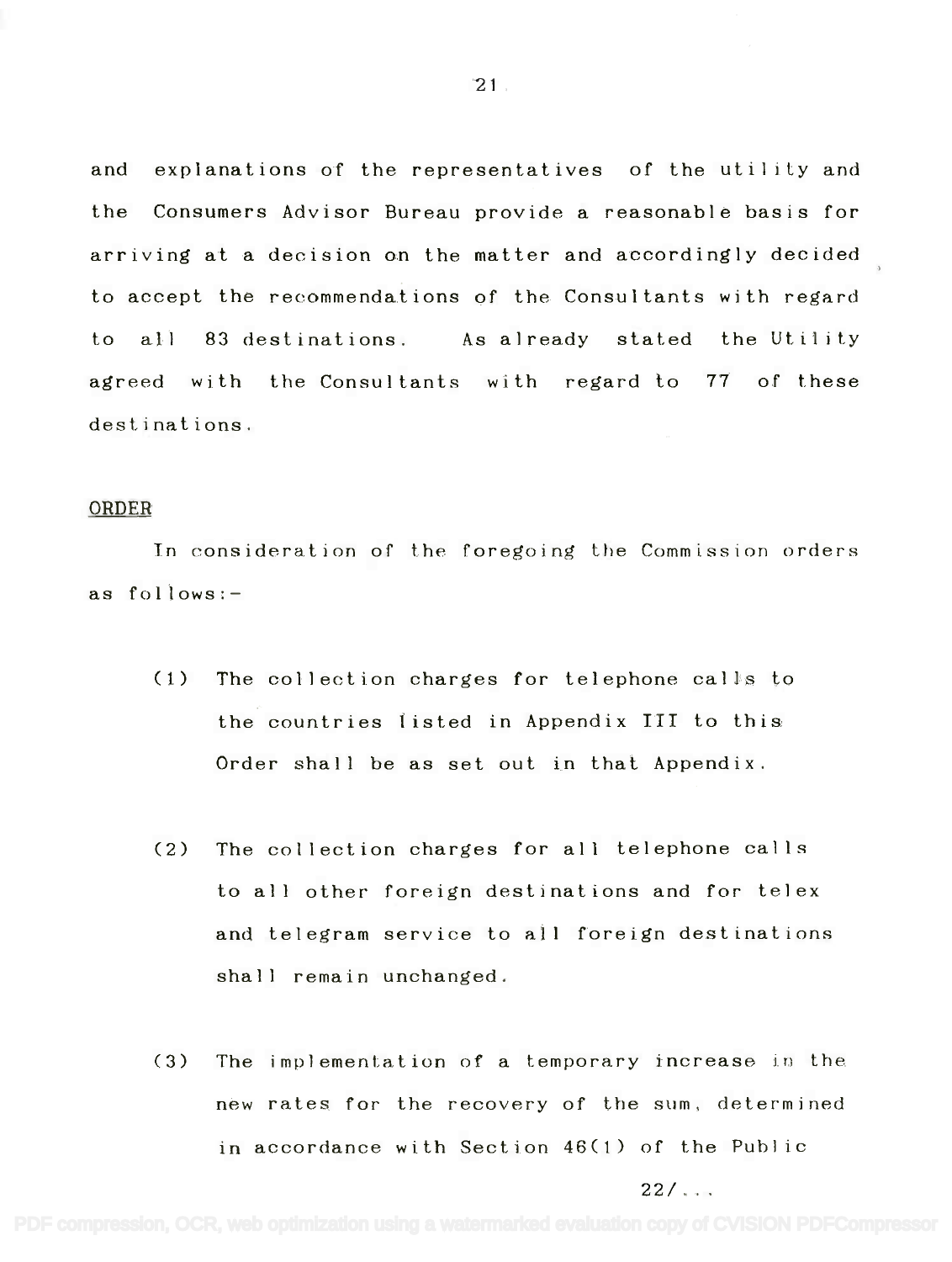Utilities Commission Act, 1990 as amended and Utilities Commission Act, 1990 as amended and in pursuance of Order No. 4 of the Order dated in pursuance of Order No.4 of the Order dated November 12, 1991 shall be deferred until such November 12,1991 shall be deferred until such time as proposals satisfactory to the Commission time as proposals satisfactory to the Commission are submitted by the Company. These proposals are submitted by the Company. These proposals should be submitted by the company to the should be submitted by the company to the Commission on or before 31st December 1994. Commission on or before 31st December 1994. The Commission, however, reserves the right The Commission, however, reserves the right to extend the time for good and sufficient reason. to extend the time for good and sufficient reason.

- (4) In presenting its proposals for the recovery of (4) In presenting its proposals for the recovery of revenues in accordance with Section 46(1) of the revenues in accordance with Section 46(1) of the Public Utilities Commission Act 1990 as amended the Utility shall set out as clearly as possible the Utility shall set out as clearly as possible the methodology and underlying assumptions for the methodology and underlying assumptions for arriving at the revenue deficiency and for its arriving at the revenue deficiency and for its proposals for the temporary rate increases. proposals for the temporary rate increases.
- (5) The temporary rate increases, shall apply only to (5) The temporary rate increases, shall apply only to those rates for the 83 countries in respect of those rates for the 83 countries in respect of which increases have been approved. which increases have been approved.

# $23/1.1$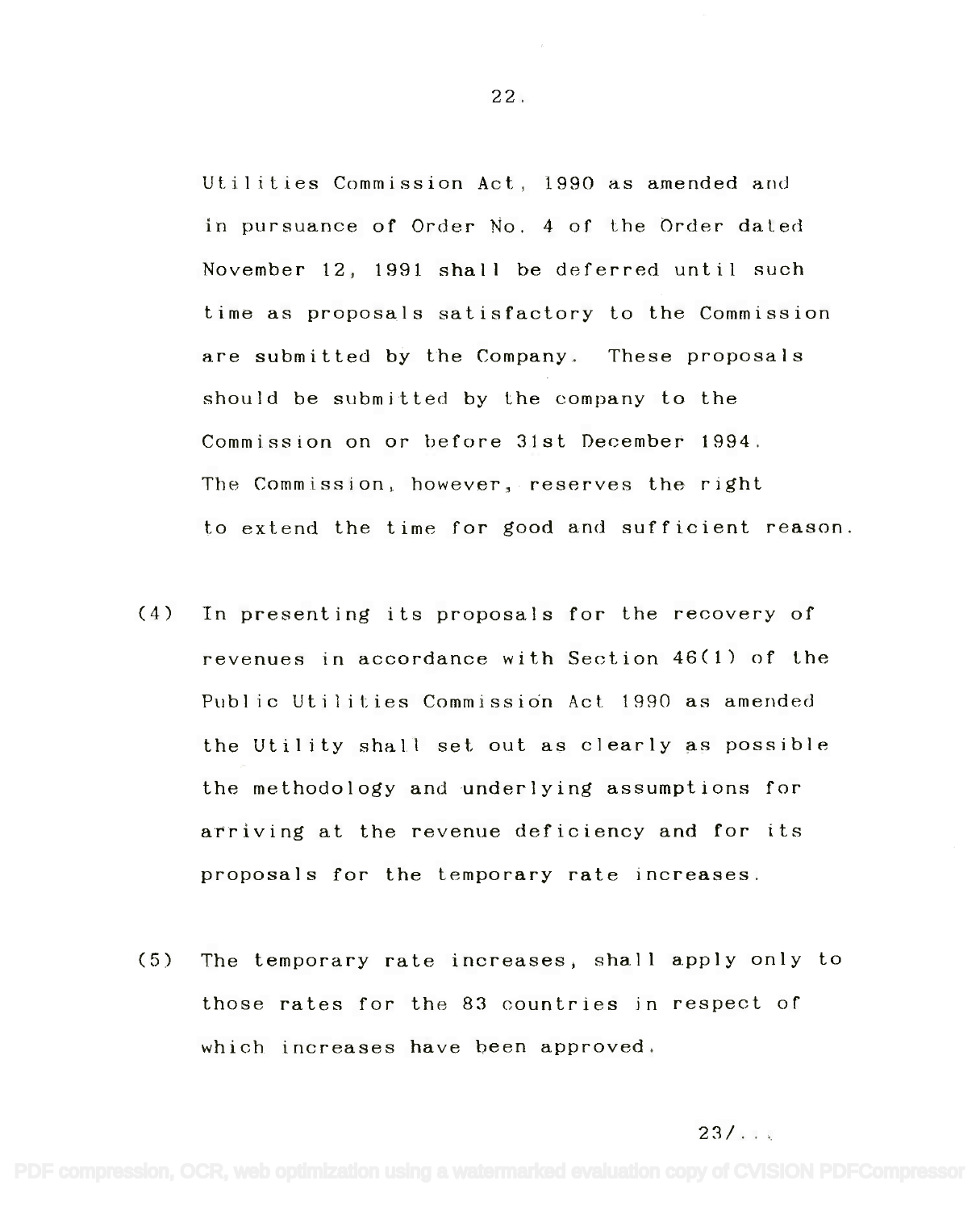Utilities Commission Act, 1990 as amended and utilities Commission Act, 1990 as amended and in pursuance of Order No. 4 of the Order dated in pursuance of Order No.4 of the Order dated November 12, 1991 shall be deferred until such November 12,1991 shall be deferred until such time as proposals satisfactory to the Commission time as proposals satisfactory to the Commission are submitted by the Company. These proposals are submitted by the Company. These proposals should be submitted by the company to the should be submitted by the company to the Commission on or before 31st December 1994. Commission on or before 31st December 1994. The Commission, however, reserves the right The Commission, however, reserves the right to extend the time for good and sufficient reason. to extend the time for good and sufficient reason.

- (4) In presenting its proposals for the recovery of (4) In presenting its proposals for the recovery of revenues in accordance with Section 46(1) of the revenues in accordance with Section 46(1) of the Public Utilities Commission Act 1990 as amended the Utility shall set out as clearly as possible the Utility shall set out as clearly as possible the methodology and underlying assumptions for the methodology and underlying assumptions for arriving at the revenue deficiency and for its arriving at the revenue deficiency and for its proposals for the temporary rate increases. proposals for the temporary rate increases.
- (5) The temporary rate increases, shall apply only to (5) The temporary rate increases, shall apply only to those rates for the 83 countries in respect of those rates for the 83 countries in respect of which increases have been approved. which increases have been approved.

# $23/1.1$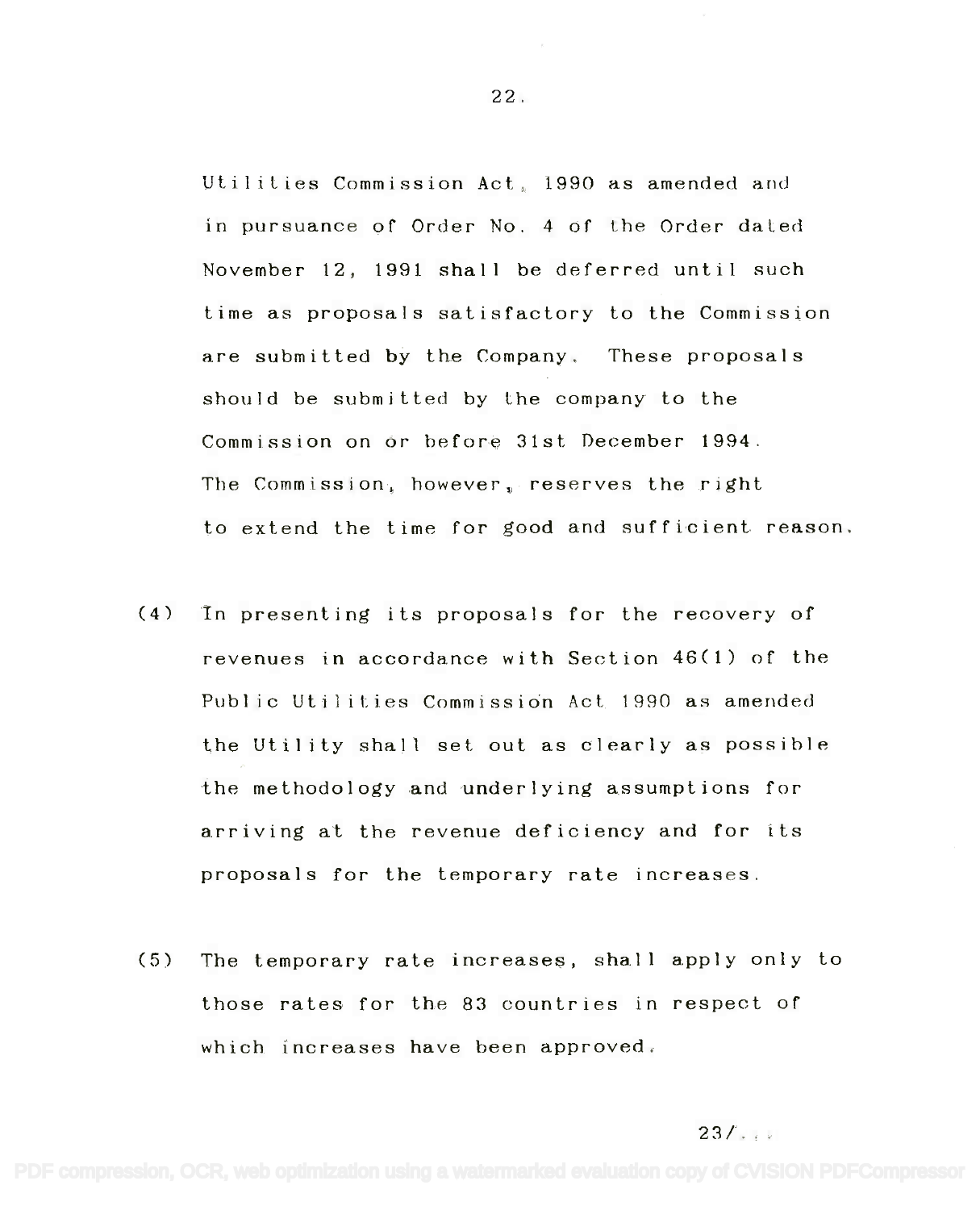- (6) After receipt of the Company's proposals for the recovery of the revenues, the Commission, after due consideration, and having made such adjustments as may be necessary, shall set the date from which the temporary increases shall become effective.
- (7) The Commission directs that the costs of the Guyana Consumers Advisory Bureau shall be paid to it by the Company within thirty days of the date of this order and fixes the amount of the costs at one hundred thousand dollars.

Signed at Georgetown, Guyana

this 31st day of October, 1994.

 $1994.$  *and heno*n *PfI~-*

P.J. MENON, A.A.

HUGH GEORGE

CHAIRMAN, **CHAIRMAN,** PUBLIC UTILITIES COMMISSION **PUBLIC UTILITIES COMMISSION**

MEMBER $\sqrt{}$ thigh K. Per 8 **- MEMBER** *r-;/*

MEMBER<br>ANDER<br>- NEWBER

JOHN WILLEMS, A.A.

MEMBER */ &-rn-v~*

MEMBER **MEMBER**

A.M.B. SANKIES

ERROL HANOMAN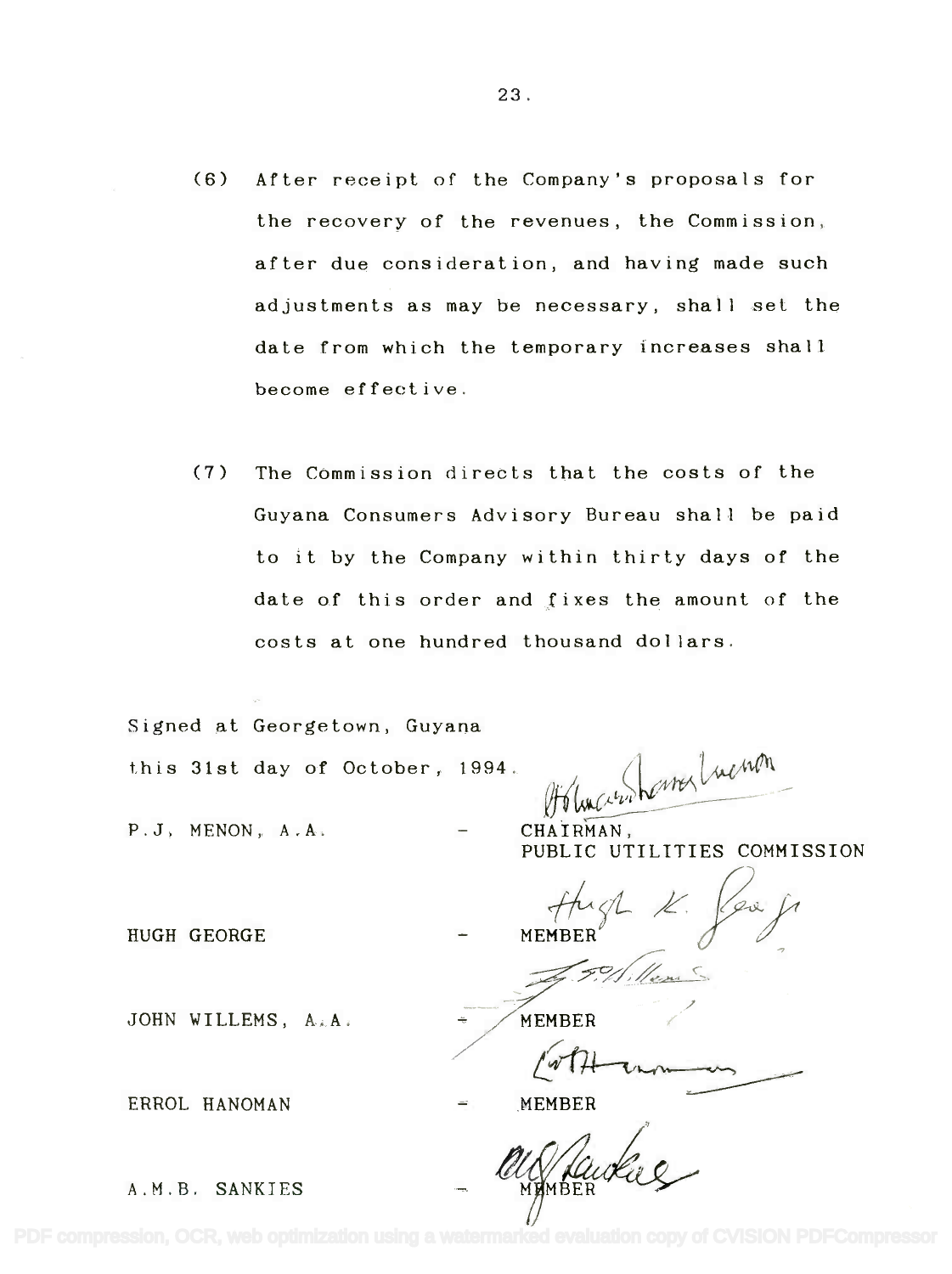# APPENDIX 1

# PUBLIC UTILITIES COMMISSION

#### .TEMPORARY RATE INCREASES (SURCHARGE) AND NEW COLLECTION CHARGES GES PER MINUTE

| DESTINATION | <b>BASIC</b><br>COLLECTION<br>CHARGE | <b>CURRENT</b><br><b>SURCHARGE</b> | CURRENT COLLEC-<br>TION CHARGE<br>$(ii)$ $\pm$ $(iii)$ | <b>REVISED</b><br><b>SURCHARGE</b> | NEW COLLECTION<br><b>CHARGE</b><br>(ii)<br>(v)<br>$+$ |  |
|-------------|--------------------------------------|------------------------------------|--------------------------------------------------------|------------------------------------|-------------------------------------------------------|--|
| (i)         | (iii)                                | (iii)                              | (iv)                                                   | (v)                                | (vi)                                                  |  |
|             |                                      |                                    |                                                        |                                    |                                                       |  |
| ANTIGUA     | 45.15                                | 8.58                               | 53.73                                                  | 4.13                               | 49.28                                                 |  |
| CANADA      | 84.06                                | 6.80                               | 90.86                                                  | 3.81                               | 87.87                                                 |  |
| UK          | 117.24                               | 14.97                              | 132.21                                                 | 11.23                              | 128.47                                                |  |
| <b>USA</b>  | 104.42                               | 9.70                               | 114.12                                                 | 9.89                               | 114.31                                                |  |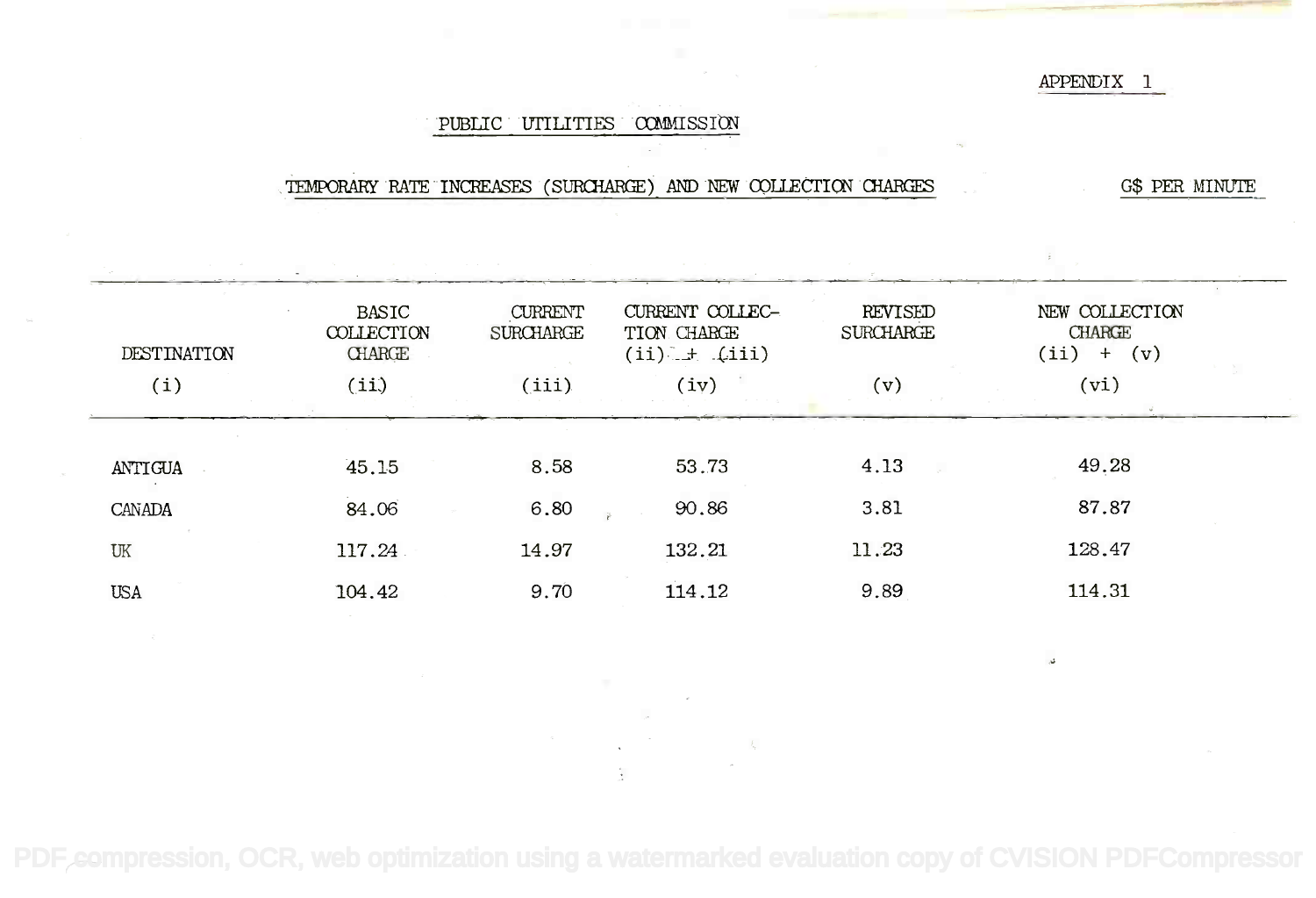# $APPENDIX 1(a)$

MINUTES

#### PUBLIC UTILITIES COMMISSION

# QUARTERLY REVISED FORECAST OF CALL MINUTES FOR THE BALANCE OF 21 MONTHS (OCT. '94 - JUNE '96) OF THE 30 MONTH RECOVERY PERIOD (EXPIRED PERIOD JAN-SEPT '94 REMOVED) PERIOD (EXPIRED PERIOD JAN-sEPT '94 REMOVED)

| DESTINATION | 4QR94     | 1QR95     | 2QR95     | 3QR95     | 40R95     | 1QR96     | 2QR96     | TOTAL        |  |
|-------------|-----------|-----------|-----------|-----------|-----------|-----------|-----------|--------------|--|
| ANTIGUA     | 62,991    | 64,336    | 66,488    | 67,881    | 69,593    | 71,102    | 73,429    | 475,820      |  |
| CANADA      | 717,637   | 718,930   | 735,648   | 772,425   | 792,707   | 813,984   | 835,064   | 5,386,395    |  |
| UK          | 279,378   | 279,483   | 287,698   | 300,217   | 308,764   | 316,692   | 325,424   | 2,097,656    |  |
| <b>USA</b>  | 2,428,972 | 2,430,502 | 2,491,127 | 2,552,840 | 2,684,031 | 2,753,458 | 2,822,156 | 18, 163, 086 |  |
|             |           |           |           |           |           |           |           |              |  |
| TOTALS      | 3,488,978 | 3,493,251 | 3,580,961 | 3,693,363 | 3,855,095 | 3,955,236 | 4,056,073 | 26, 122, 957 |  |

ASSUMPTIONS/METHODOLOGY: All of the routes except UK show a greater percentage growth rate than projected -UK's growth rate is as predicted. Assuming that the other routes will slow down UK's growth rate is as predicted. Assuning that the other routes will slow down to the percentage predicted growth rate the ratio (of actual to predicted growth) to the percentage predicted growth rate the ratio *(of* actual to predicted growth) as revealed at the end point of the 3rd quarter is used as a multiplier on the pro $\div$ jected minutes. By this means the same percentage growth as predicted by GT&T is maintained and the actual minutes are incorporated smoothly into the trend. maintained and the actual minutes are incorporated smoothly into the trend.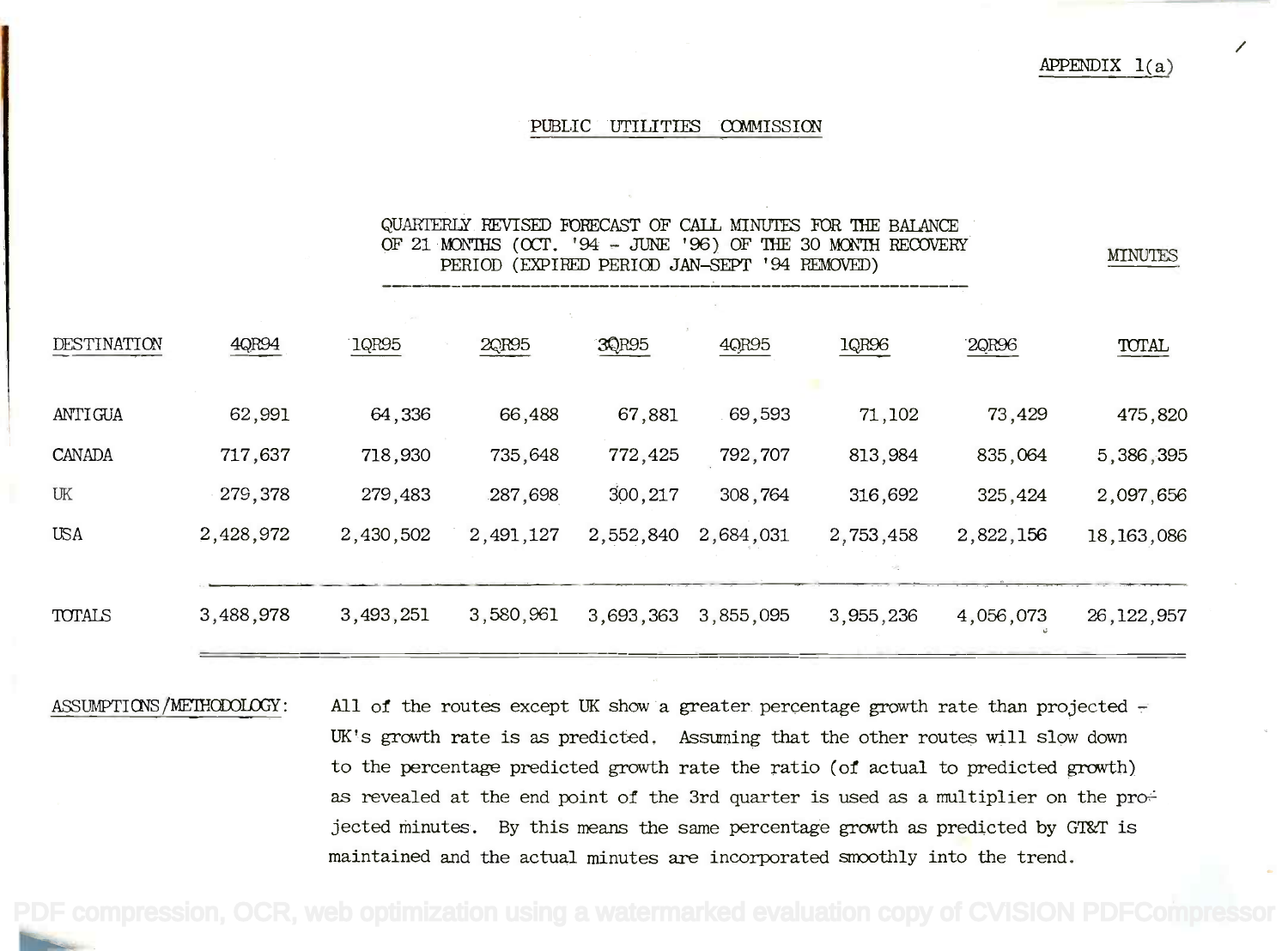# PUBLIC UTILITIES COMMISSION

# AMOUNT OF UNCOLLECTED REVENUES (EX . GT&T ' S CALLS ) AMaJl'IT OF UNCDUEClED *REVENUES* (EX. G'I&TIS CALlS) RECEIVED DURING JAN-SEPT, 1994 AND DUE TO BE COLLECTED DURING THE 21 MONTHS PERIOD (=PER ' 94 - JUNE 96 ccrcBER '94 - JUNE '96

| DESTINATION | ARREARS OF UNCOLLECTED<br><b>REVENUES</b> | ARREARS COLLECTED<br>JAN-SEPT '94 | BALANCE OF ARREARS TO<br>BE COLLECTED<br>OCTOBER '94-JUNE '96 |
|-------------|-------------------------------------------|-----------------------------------|---------------------------------------------------------------|
|             | \$                                        | $\mathbb{S}$                      | \$                                                            |
| ANTIGUA     | 3,379,825                                 | 1,413,332                         | 1,966,493                                                     |
| CANADA      | 33, 385, 587                              | 12,885,789                        | 20,499,798                                                    |
| UK          | 35,748,923                                | 12, 202, 706                      | 23, 546, 217                                                  |
| <b>USA</b>  | 240, 774, 148                             | 61,166,958                        | 179,607,190                                                   |
|             |                                           |                                   |                                                               |
|             | 313, 288, 483                             | 87,668,785                        | 225,619,698                                                   |
|             |                                           | ----------                        |                                                               |

[PDF compression, OCR, web optimization using a watermarked evaluation copy of CVISION PDFCompressor](http://www.cvisiontech.com)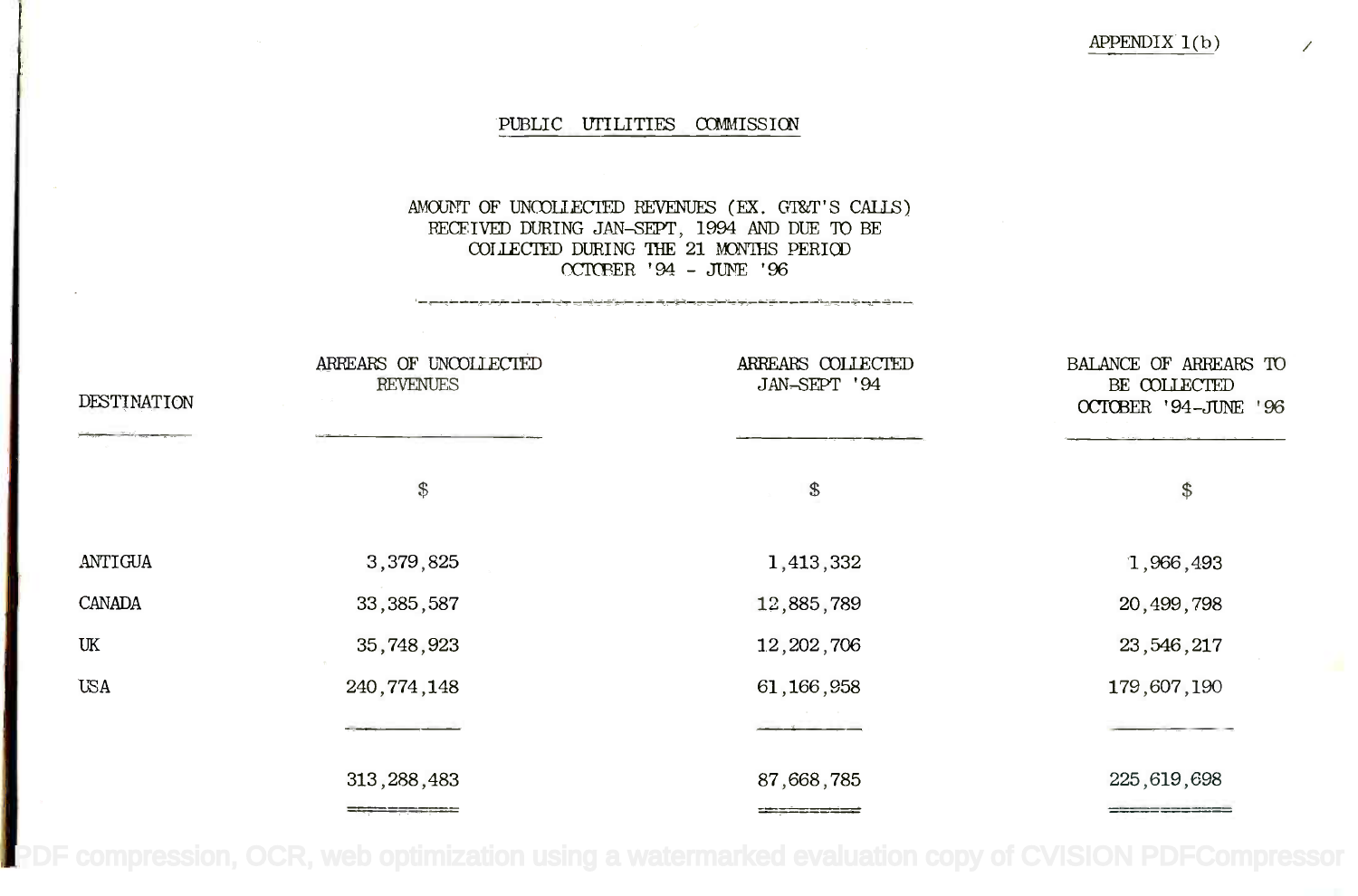## PUBLIC UTILITIES COMMISSION

**APPENDIX** 

# COMPUTATION OF REVISED SURCHARGE FOR THE REMAINING 21 MONTHS OF THE 30 MONTH RECOVERY PERIOD BEING OCTOBER, 1994 PO JUNE, 1996 ocrCBER, 1994 TO JUNE, 1996

| REVISED FORECAST OF<br>MINUTES FOR THE 21 | <b>BALANCE OF ARREARS</b><br>OF UNCOLLECTED REVENUE | <b>REVISED</b><br><b>SURCHARGE</b> | TEMPORARY<br><b>SURCHARGE</b> |  |
|-------------------------------------------|-----------------------------------------------------|------------------------------------|-------------------------------|--|
|                                           | $\mathfrak{S}$                                      | \$                                 | \$                            |  |
|                                           |                                                     |                                    |                               |  |
| 475,820                                   | 1,966,493                                           | 4.13                               | 8.58                          |  |
| 5,386,395                                 | 20,499,798                                          | 3.81                               | 6,80                          |  |
| 2,097,656                                 | 23, 546, 217                                        | 11.23                              | 14.97                         |  |
| 18, 163, 086                              | 179,607,190                                         | 9.89                               | 9,70                          |  |
|                                           |                                                     |                                    |                               |  |
| 26, 122, 957                              | 225,619,698                                         |                                    |                               |  |
|                                           | MONTH PERIOD<br>www.www.com                         |                                    |                               |  |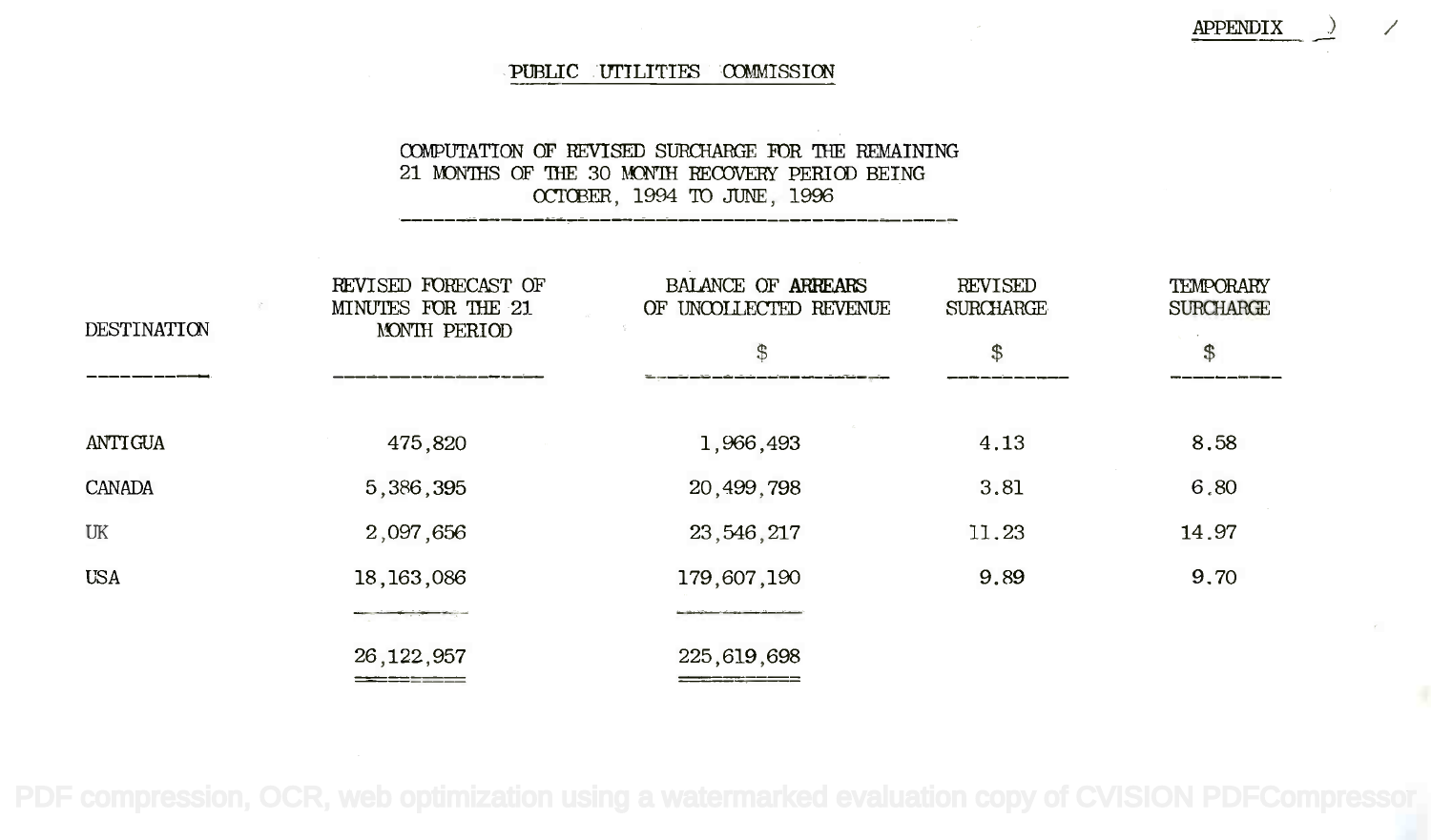# PUBLIC UTILITIES COMMISSION

# TFLEPHONE RATES FOR 83 DFSTINATIONS

(EFFECTIVE 8TH NOVEMBER, 1994)

G\$

|                | DESTINATION    | COLLECTION<br><b>CFARGE</b><br>PER MINUTE | <b>SDR</b> | ACCOUNTING RATE<br><b>GFC</b> | US\$  | <b>ACCOUNTING</b><br><b>RATE</b><br><b>COMPONENT</b> | INCREASE IN<br><b>RATE</b><br>$(vi) \times 1.6886$ | NEW COLLECTION<br>CHARGE.<br>PER MINUTE<br>$\sim$ |  |
|----------------|----------------|-------------------------------------------|------------|-------------------------------|-------|------------------------------------------------------|----------------------------------------------------|---------------------------------------------------|--|
|                | (i)            | (iii)                                     | (iii)      | $(v) \cup (v)$                |       | (vi)                                                 | (vii)                                              | (viii)                                            |  |
|                |                |                                           |            |                               |       |                                                      | P.                                                 |                                                   |  |
| L              | <b>ANGOLA</b>  | 79.93                                     |            |                               | 1.935 | 87,08                                                | 147.04                                             | 226.97                                            |  |
| $\overline{c}$ | <b>CONGO</b>   | 96.83                                     |            | 5.145                         |       | 105.33                                               | 177.86                                             | 274.69                                            |  |
| 3              | ETHIOPIA       | 116.21                                    |            | 6.645                         |       | 136.04                                               | 229.72                                             | 345.93                                            |  |
| 4              | <b>GHANA</b>   | 97.21                                     | 1.515      |                               |       | 94.94                                                | 160.32                                             | 257.53                                            |  |
| $\overline{5}$ | IVORY COAST    | 109.75                                    |            | 5.200                         |       | 106.46                                               | 179.77                                             | 289.52                                            |  |
| 6              | <b>KENYA</b>   | 76.88                                     | 1.060      |                               |       | 66.43                                                | 112.17                                             | 189.05                                            |  |
| $\overline{7}$ | NIGERIA        | 72.89                                     | 1.115      |                               |       | 69.87                                                | 117.98                                             | 190.87                                            |  |
| 8              | <b>SENEGAL</b> | 85.43                                     |            | 5.200                         |       | 106.46                                               | 179.77                                             | 265.20                                            |  |
| 9              | SIERRA LEONE   | 102.15                                    | 1.560      |                               |       | 97.76                                                | 165.08                                             | 267.23                                            |  |
| 10             | SOUTH AFRICA   | 97.97                                     | 1.435      |                               |       | 89.92                                                | 151.84                                             | 249.81                                            |  |
| 11             | <b>SUDAN</b>   | 85.81                                     |            | 4.375                         |       | 89.57                                                | 151.25                                             | 237.06                                            |  |
| 12             | <b>UGANDA</b>  | 72.51                                     | 1.040      |                               |       | 65.17                                                | 110.05                                             | 182.56                                            |  |
| 13             | EGYPT          | 83.38                                     |            | 6.645                         |       | 136.04                                               | 229.72                                             | 313.10                                            |  |
| 14             | ZIMBABWE       | 89.61                                     |            | 4.145                         |       | 84.86                                                | 143.29                                             | 232.90                                            |  |
| 15             | ZAIRE          | 96.45                                     |            | 5.950                         |       | 121.81                                               | 205.69                                             | 302.14                                            |  |
| 16             | <b>BOLIVIA</b> | 86.38                                     |            | 5.050                         |       | 103.38                                               | 104.57                                             | 260.95                                            |  |
| 17             | <b>CHILE</b>   | 75.93                                     |            | 3.300                         |       | 67.56                                                | 114.08                                             | 190.01                                            |  |
| PDF            | COLOVELA       | 75.93                                     |            | 3.340                         |       | 68.39                                                | 115.47                                             | 131.40                                            |  |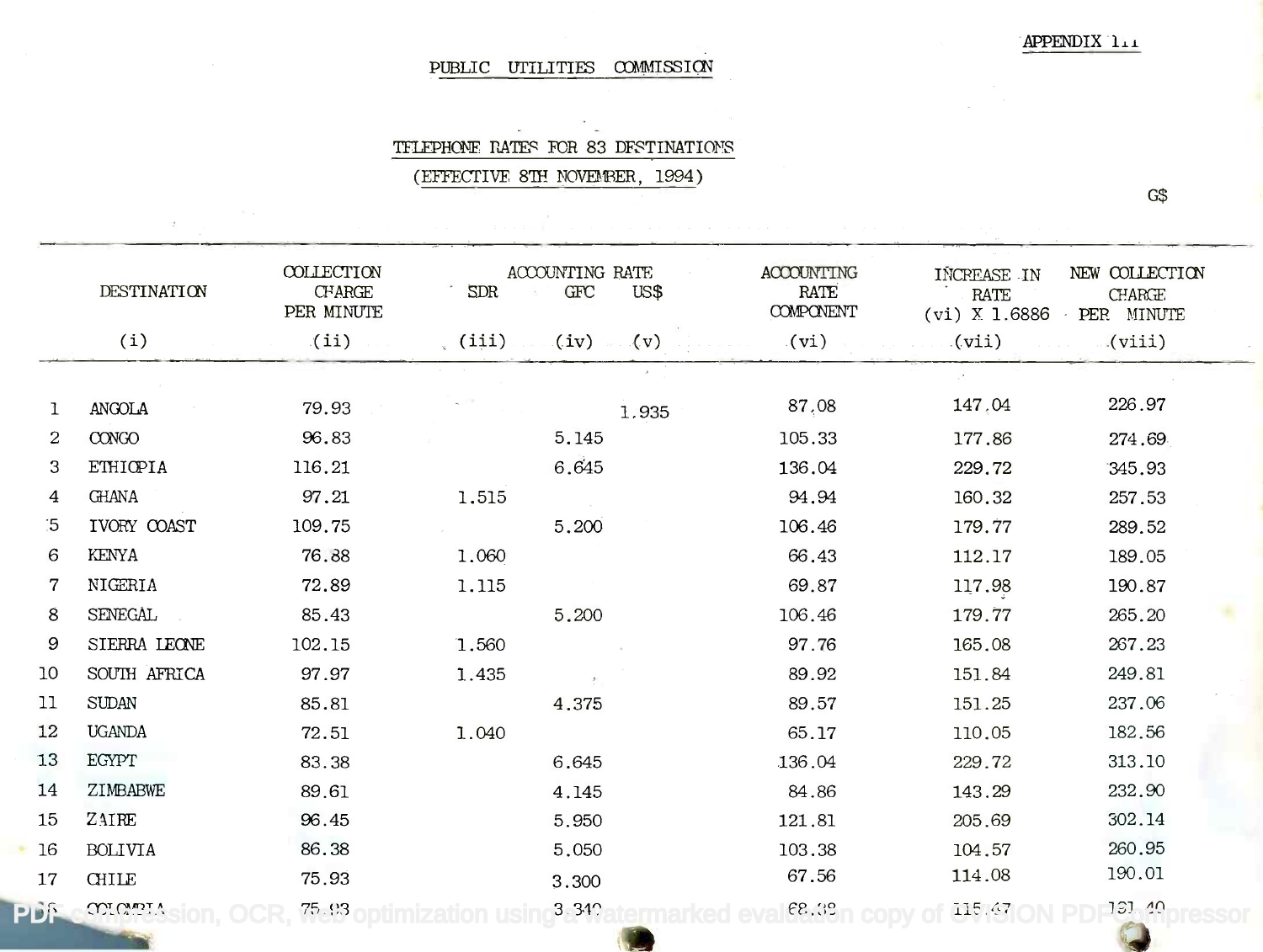|             | DESTINATION        | COLLECTION.<br><b>CHARGE</b><br>PER MINUTE | <b>SDR</b> | ACCOUNTING RATE<br><b>GFC</b> | US\$  | <b>ACCOUNTING</b><br>RATE<br><b>COMPONENT</b> | INCREASF IN<br><b>RATE</b><br>$(vi)$ X 1.6886 | NEW COLLECTION<br>CHARGE <sup>"</sup><br>PER MINUTE |
|-------------|--------------------|--------------------------------------------|------------|-------------------------------|-------|-----------------------------------------------|-----------------------------------------------|-----------------------------------------------------|
|             | (i)                | (ii)                                       | (iii)      | (iv)                          | (v)   | (vi)                                          | (vii)                                         | (viii)                                              |
|             |                    |                                            |            |                               |       |                                               |                                               |                                                     |
| 19          | <b>EQUADOR</b>     | 76.88                                      |            |                               | 1.70  | 76.50                                         | 129.18                                        | 206.06                                              |
| 20          | PARAGUAY           | 76.88                                      |            | 4.360                         |       | 89.26                                         | 150.72                                        | 227.60                                              |
| 21          | PERU               | 78.80                                      |            |                               | 1.825 | 82.13                                         | 138.68                                        | 217.48                                              |
| 22          | URUGUAY            | 70.23                                      |            |                               | 1.65  | 74.25                                         | 125.38                                        | 195.61                                              |
| 23          | MEXICO             | 84.48                                      |            |                               | 1.74  | 78.30                                         | 132.22                                        | 216.70                                              |
| 24          | <b>ALASKA</b>      | 74.98                                      |            | $\ell$ ).                     | 1.215 | 54.68                                         | 92.33                                         | 167.31                                              |
| 25          | HAWAII             | 76.88                                      |            |                               |       | 38.25                                         | 64.59                                         | 141.47                                              |
| 26          | PAPAU NEW GUINEA   | 88.09                                      | 1.560      |                               |       | 97.76                                         | 165.08                                        | 253.17                                              |
| 27          | NEW ZEALAND        | 74.41                                      | 1.030      |                               |       | 64.55                                         | 109.00                                        | 183.41                                              |
| 28          | <b>AFGHANISTAN</b> | 100.63                                     |            | 6.145                         |       | 125.80                                        | 212.43                                        | 313.06                                              |
| 29          | HONG KONG          | 70.23                                      | 1.040      |                               |       | 65.17                                         | 110.05                                        | 180.28                                              |
| 30          | INDONESIA          | 122.67                                     |            | 4.145                         |       | 84.86                                         | 143.29                                        | 265.96                                              |
| 31          | ISRAEL             | 79.35                                      |            | 5.145                         |       | 105.33                                        | 177.86                                        | 257.21                                              |
| 32          | <b>LEBANON</b>     | 86.57                                      |            |                               |       | 117.90                                        | 199.09                                        | 285.66                                              |
| 33          | MALAYSIA           | 88.09                                      | 1.040      |                               |       | 65.17                                         | 110.05                                        | 198.14                                              |
| 34          | SAUDI ARABIA       | 109.75                                     |            | 6.700                         |       | 137.16                                        | 231.61                                        | 341.36                                              |
| 35          | SINGAPORE          | 83.65                                      | 1.040      |                               |       | 65.17                                         | 110.05                                        | 193.70                                              |
| 36          | TAIWAN             | 109.75                                     |            | 6.700                         |       | 137.16                                        | 231.61                                        | 341.36                                              |
| 37          | THAILAND           | 108.23                                     | 1.680      |                               |       | 105.28                                        | 177.78                                        | 286.01                                              |
| 38          | ANGUILLA           | 26.15                                      |            |                               | 0.410 | 18.45                                         | 31.15                                         | 57.30                                               |
| <b>2632</b> | <b>BAHAMAS</b>     | 85.91                                      |            |                               | 1.711 | 77.00                                         | 130.0?                                        | 215.83                                              |

2.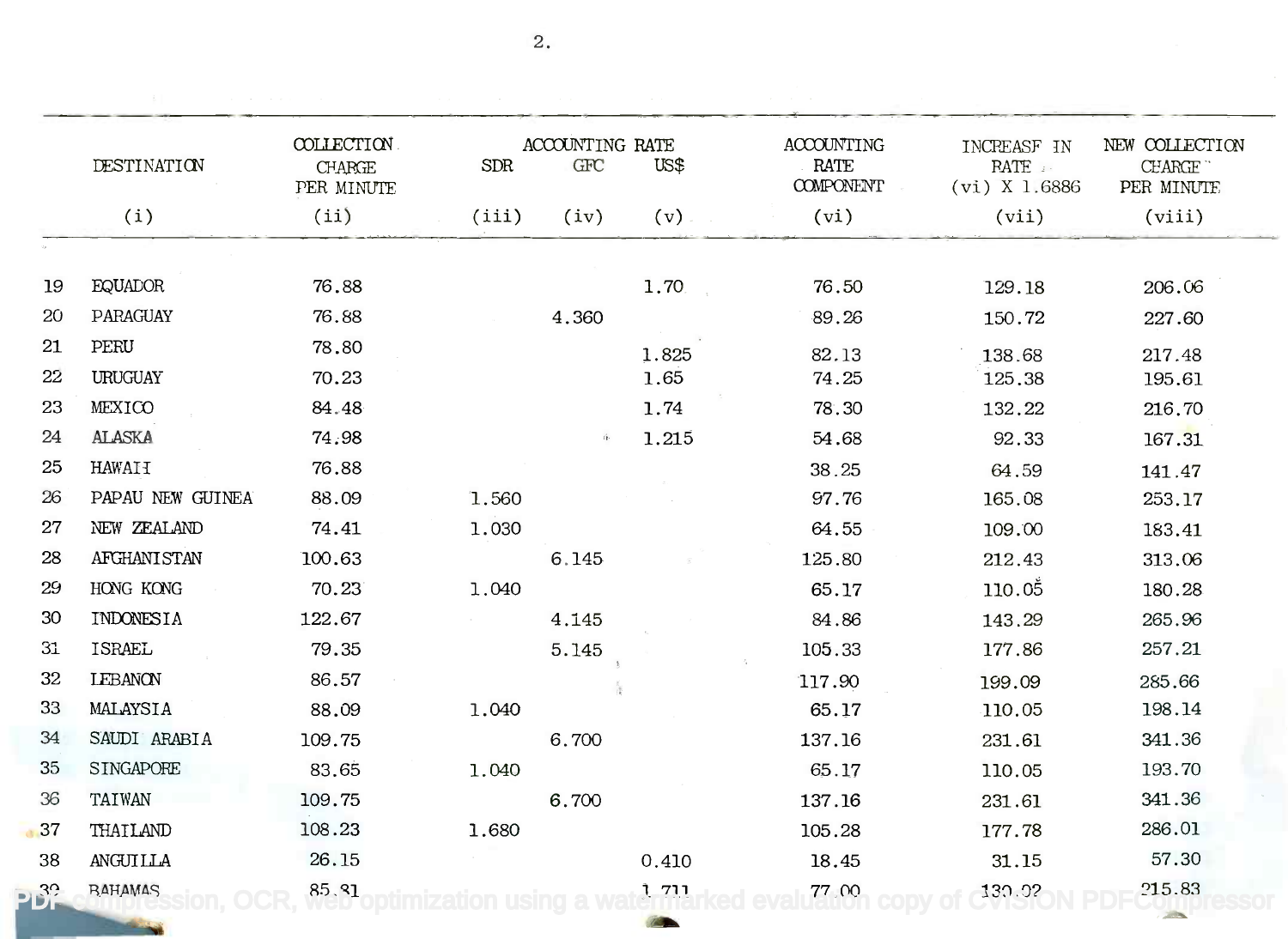|    | <b>DESTINATION</b> | <b>COLLECTION</b><br><b>CHARGE</b><br>PER MINUTE | SDR   | ACCOUNTING RATE<br><b>GFC</b> | US\$  | <b>ACCOUNTING</b><br>RATE<br><b>COMPONENT</b> | INCREASE IN<br>PATE<br>$(vi)$ X 1.6886 | NEW COLLECTION<br><b>CHARGE</b><br>PER MINUTE |
|----|--------------------|--------------------------------------------------|-------|-------------------------------|-------|-----------------------------------------------|----------------------------------------|-----------------------------------------------|
|    | (i)                | (ii)                                             | (iii) | (iv)                          | (v)   | (vi)                                          | (vii)                                  | (viii)                                        |
| 40 | <b>BARBADOS</b>    | 21.59                                            |       |                               | 0.310 | 13.95                                         | 23.56                                  | 45.15                                         |
| 41 | <b>BERMUDA</b>     | 32.23                                            |       |                               | 0.410 | 18.45                                         | 31.15                                  | 63.38                                         |
| 42 | <b>BELIZE</b>      | 75.93                                            |       |                               | 1.700 | 76.50                                         | 129.18                                 | 205.11                                        |
| 43 | CAYMAN ISLANDS     | 28.62                                            |       |                               | 0.465 | 20.93                                         | 35.34                                  | 63.96                                         |
| 44 | <b>CUBA</b>        | 80.11                                            |       |                               |       | 88.20                                         | 148.93                                 | 229.04                                        |
| 45 | COSTA RICA         | 56.93                                            |       | 3.180                         |       | 65.10                                         | 109.93                                 | 166.86                                        |
| 46 | EL SALVADOR        | 85.43                                            |       | 5.755                         |       | 117.82                                        | 198.95                                 | 284.38                                        |
| 47 | <b>GRENADA</b>     | 26.15                                            |       | Ť.                            | 0.410 | 18.45                                         | 31.15                                  | 57.30                                         |
| 48 | <b>GUATEMALA</b>   | 85.43                                            |       |                               | 2.40  | 108.00                                        | 182.37                                 | 267.80                                        |
| 49 | <b>HAITI</b>       | 76.88                                            |       |                               | 1.800 | 81.00                                         | 136.78                                 | 213.66                                        |
| 50 | HONDURAS           | 84.48                                            |       |                               | 1.95  | 87.75                                         | 148.17                                 | 232.65                                        |
| 51 | <b>JAMAICA</b>     | 32.23                                            |       |                               | 0.650 | 29.25                                         | 49.39                                  | 81.62                                         |
| 52 | <b>MONSTERRAT</b>  | 32.23                                            |       |                               | 0.410 | 18.45                                         | 31.15                                  | 63.38                                         |
| 53 | NETHERLANDS        | 97.97                                            | 1.450 |                               |       | 90.86                                         | 153.43                                 | 251.40                                        |
| 54 | NICARAGUA          | 65.48                                            |       | 3.815                         |       | 78.10                                         | 131.88                                 | 197.36                                        |
| 55 | <b>PANAMA</b>      | 97.97                                            |       |                               | 1.740 | 78.30                                         | 132.22                                 | 230.19                                        |
| 56 | PUERTO RICO        | 76.80                                            |       |                               | 0.850 | 38.25                                         | 64.59                                  | 141.39                                        |
| 57 | ST. KITTS          | 26.15                                            |       |                               | 0.410 | 18.45                                         | 31.15                                  | 57.30                                         |
| 58 | ST. LUCIA          | 26.15                                            |       |                               | 0.410 | 18.45                                         | 31.15                                  | 57.30                                         |
| 59 | ST. VINCENT        | 26.15                                            |       |                               | 0.410 | 18.45                                         | 31.15                                  | 57.30                                         |
| 60 | TRINIDAD           | 21.59                                            |       |                               | 0.310 | 13.95                                         | 23.56                                  | 45.15                                         |
| 61 | NETHERLANDS ANT.   | 94.17                                            |       |                               | 0.938 | 42.21                                         | 71.28                                  | 165.45                                        |
| C2 | ARCEMTINA          | 86.19                                            |       |                               | 1.700 | 76.50                                         | 122, 33                                | 215 37                                        |